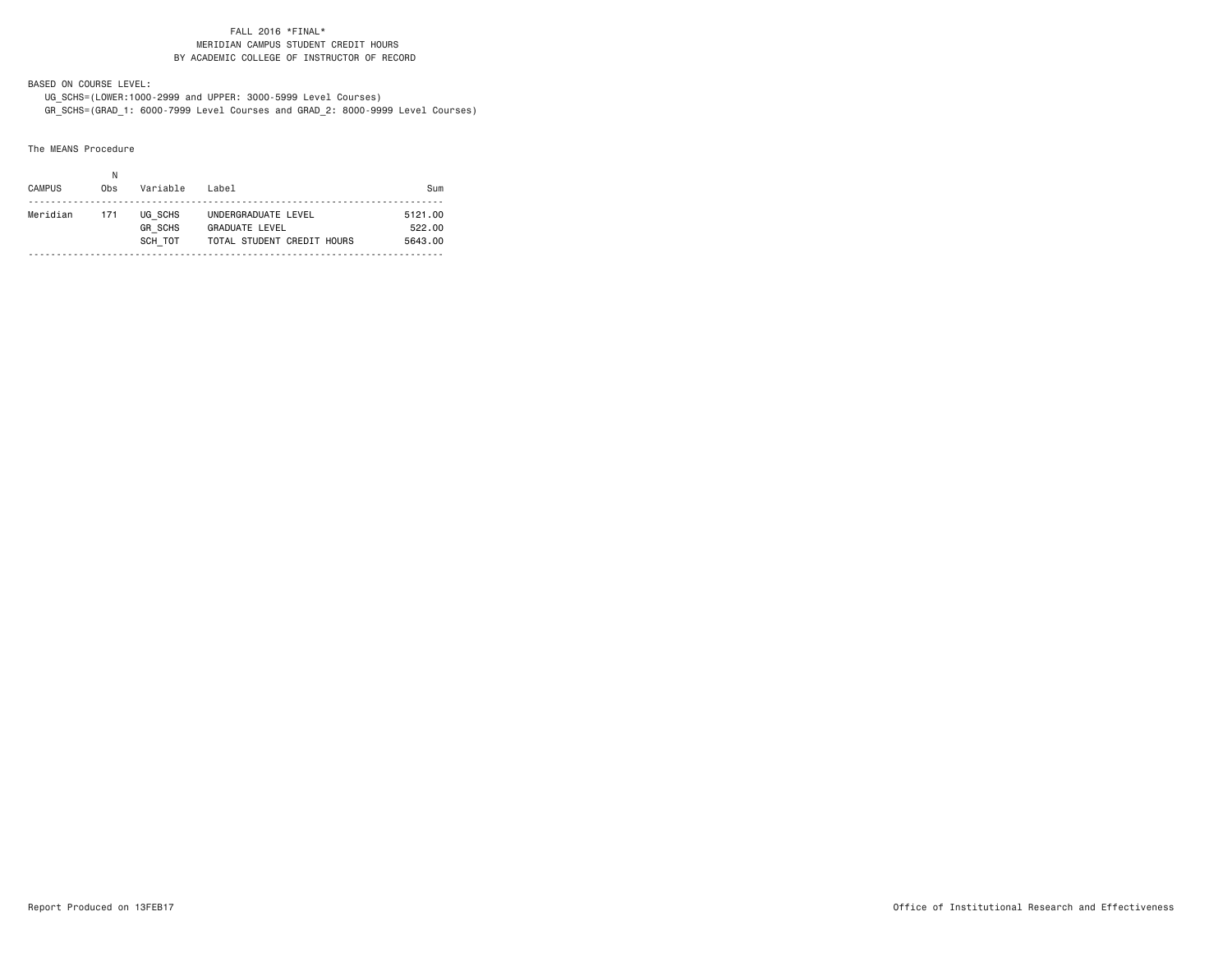## FALL 2016 \*FINAL\* MERIDIAN CAMPUS STUDENT CREDIT HOURSBY ACADEMIC COLLEGE OF INSTRUCTOR OF RECORD

BASED ON COURSE LEVEL:

UG\_SCHS=(LOWER:1000-2999 and UPPER: 3000-5999 Level Courses)

GR\_SCHS=(GRAD\_1: 6000-7999 Level Courses and GRAD\_2: 8000-9999 Level Courses)

The MEANS Procedure

|                  | N   |                |                            |         |
|------------------|-----|----------------|----------------------------|---------|
| ACADEMIC COLLEGE | 0bs | Variable       | Label                      | Sum     |
| Arts & Sciences  | 83  | UG SCHS        | UNDERGRADUATE LEVEL        | 2773.00 |
|                  |     | <b>GR SCHS</b> | <b>GRADUATE LEVEL</b>      | 111.00  |
|                  |     | SCH TOT        | TOTAL STUDENT CREDIT HOURS | 2884.00 |
| <b>Business</b>  | 21  | UG SCHS        | UNDERGRADUATE LEVEL        | 921.00  |
|                  |     | <b>GR SCHS</b> | <b>GRADUATE LEVEL</b>      | 0.00    |
|                  |     | SCH TOT        | TOTAL STUDENT CREDIT HOURS | 921.00  |
| Education        | 67  | UG SCHS        | UNDERGRADUATE LEVEL        | 1427.00 |
|                  |     | GR SCHS        | <b>GRADUATE LEVEL</b>      | 411.00  |
|                  |     | SCH TOT        | TOTAL STUDENT CREDIT HOURS | 1838,00 |
|                  |     |                |                            |         |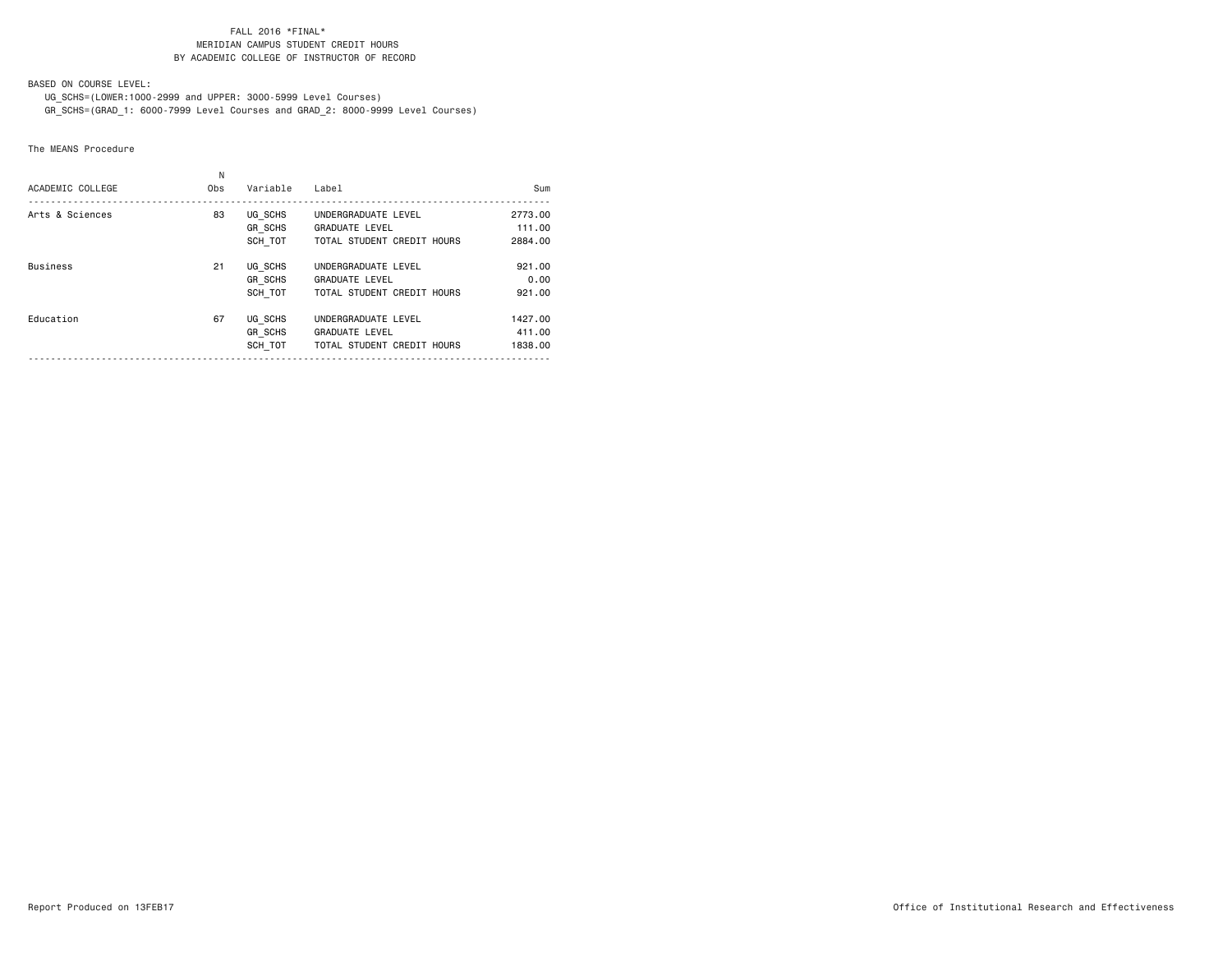# FALL 2016 \*FINAL\***MERIDIAN CAMPUS STUDENT CREDIT HOURS** BY ACADEMIC COLLEGE OF INSTRUCTOR OF RECORD

BASED ON COURSE LEVEL:

 UG\_SCHS=(LOWER:1000-2999 and UPPER: 3000-5999 Level Courses \*\*Excludes CVM 5000-5999 Level Courses\*\*) GR\_SCHS=(GRAD\_1: 6000-7999 Level Courses and GRAD\_2: 8000-9999 Level Courses)

|                                            | UNDERGRADUATE  | <b>GRADUATE</b> |              |
|--------------------------------------------|----------------|-----------------|--------------|
| ACADEMIC DEPARTMENT                        | LEVEL          | LEVEL           | <b>TOTAL</b> |
|                                            |                |                 |              |
| Anthropology & Middle Eastern Cultures     | 72             | 0               | 72.00        |
| Biological Sciences                        | 169            | 0               | 169.00       |
| Classical & Modern Languages & Literatures | 42             | 0               | 42.00        |
| Communication                              | 84             | 0               | 84.00        |
| English                                    | 222            | 30              | 252.00       |
| Geosciences                                | 107            | 0               | 107.00       |
| History                                    | 379            | 33              | 412,00       |
| Mathematics & Statistics                   | 186            | $\Omega$        | 186,00       |
| Philosophy & Religion                      | 51             | 0               | 51.00        |
| Political Science & Public Administration  | 66             | 0               | 66.00        |
| Psychology                                 | 510            | 45              | 555.00       |
| Sociology                                  | 885            | 3               | 888.00       |
|                                            |                |                 |              |
|                                            | 2773           | 111             | 2884.00      |
|                                            | ============== | ==============  |              |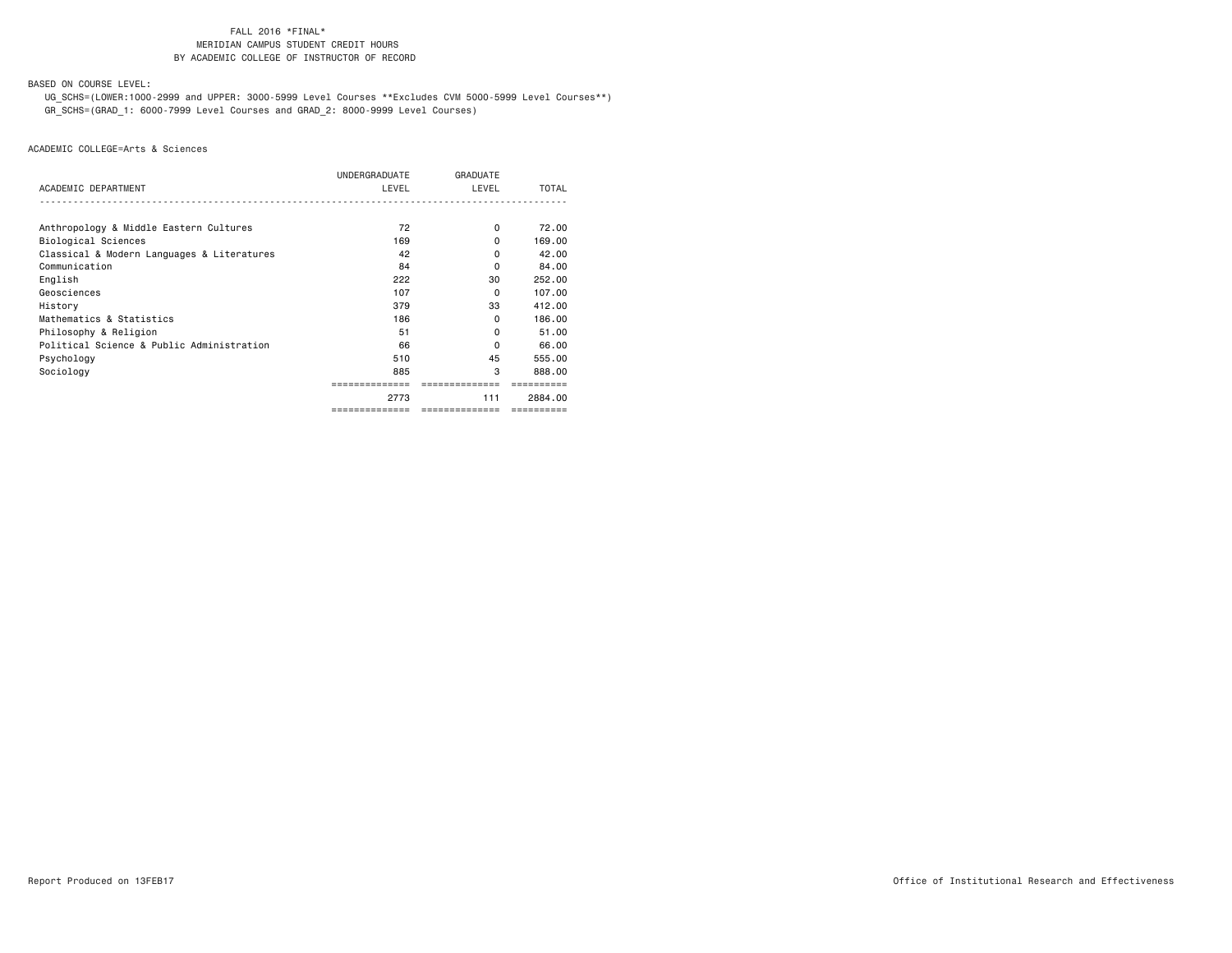# FALL 2016 \*FINAL\***MERIDIAN CAMPUS STUDENT CREDIT HOURS** BY ACADEMIC COLLEGE OF INSTRUCTOR OF RECORD

BASED ON COURSE LEVEL:

 UG\_SCHS=(LOWER:1000-2999 and UPPER: 3000-5999 Level Courses \*\*Excludes CVM 5000-5999 Level Courses\*\*) GR\_SCHS=(GRAD\_1: 6000-7999 Level Courses and GRAD\_2: 8000-9999 Level Courses)

|                                                 | <b>UNDERGRADUATE</b> | GRADUATE |        |
|-------------------------------------------------|----------------------|----------|--------|
| ACADEMIC DEPARTMENT                             | LEVEL                | LEVEL    | TOTAL  |
|                                                 |                      |          |        |
| Finance & Economics                             | 66                   | 0        | 66.00  |
| Management & Information Systems                | 549                  | 0        | 549.00 |
| Marketing, Quantitative Analysis & Business Law | 186                  | 0        | 186.00 |
| School of Accountancy                           | 120                  | 0        | 120.00 |
|                                                 |                      |          |        |
|                                                 | 921                  | 0        | 921.00 |
|                                                 |                      |          |        |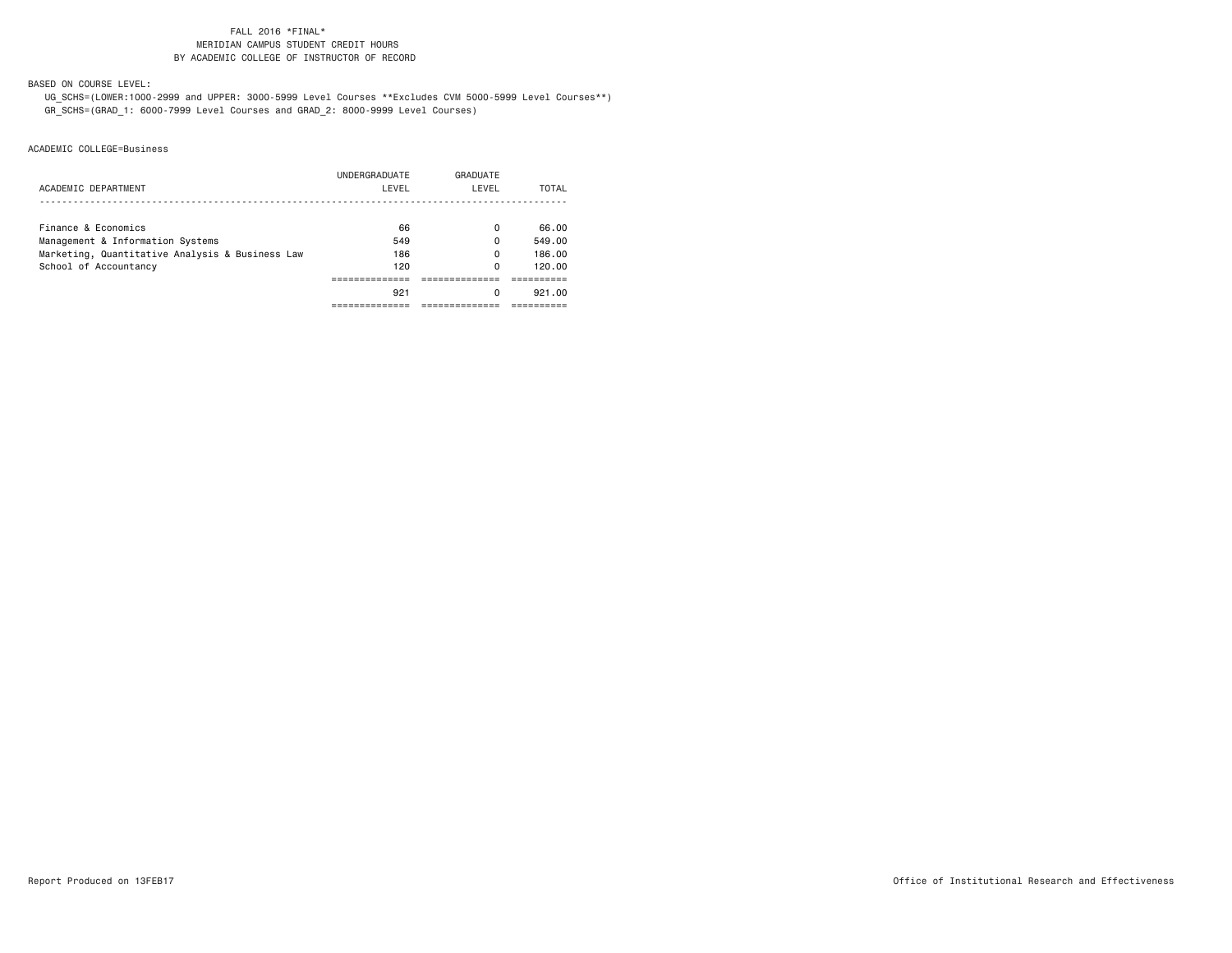# FALL 2016 \*FINAL\***MERIDIAN CAMPUS STUDENT CREDIT HOURS** BY ACADEMIC COLLEGE OF INSTRUCTOR OF RECORD

BASED ON COURSE LEVEL:

 UG\_SCHS=(LOWER:1000-2999 and UPPER: 3000-5999 Level Courses \*\*Excludes CVM 5000-5999 Level Courses\*\*) GR\_SCHS=(GRAD\_1: 6000-7999 Level Courses and GRAD\_2: 8000-9999 Level Courses)

|                                                    | UNDERGRADUATE | GRADUATE |         |
|----------------------------------------------------|---------------|----------|---------|
| ACADEMIC DEPARTMENT                                | LEVEL         | LEVEL    | TOTAL   |
|                                                    |               |          |         |
| Counseling, Educational Psychology, and Foundation | 54            | 263      | 317.00  |
| Curriculum, Instruction & Special Education        | 892           | 30       | 922.00  |
| Educational Leadership                             | 126           | 118      | 244.00  |
| Kinesiology                                        | 355           | 0        | 355.00  |
|                                                    |               |          |         |
|                                                    | 1427          | 411      | 1838.00 |
|                                                    |               |          |         |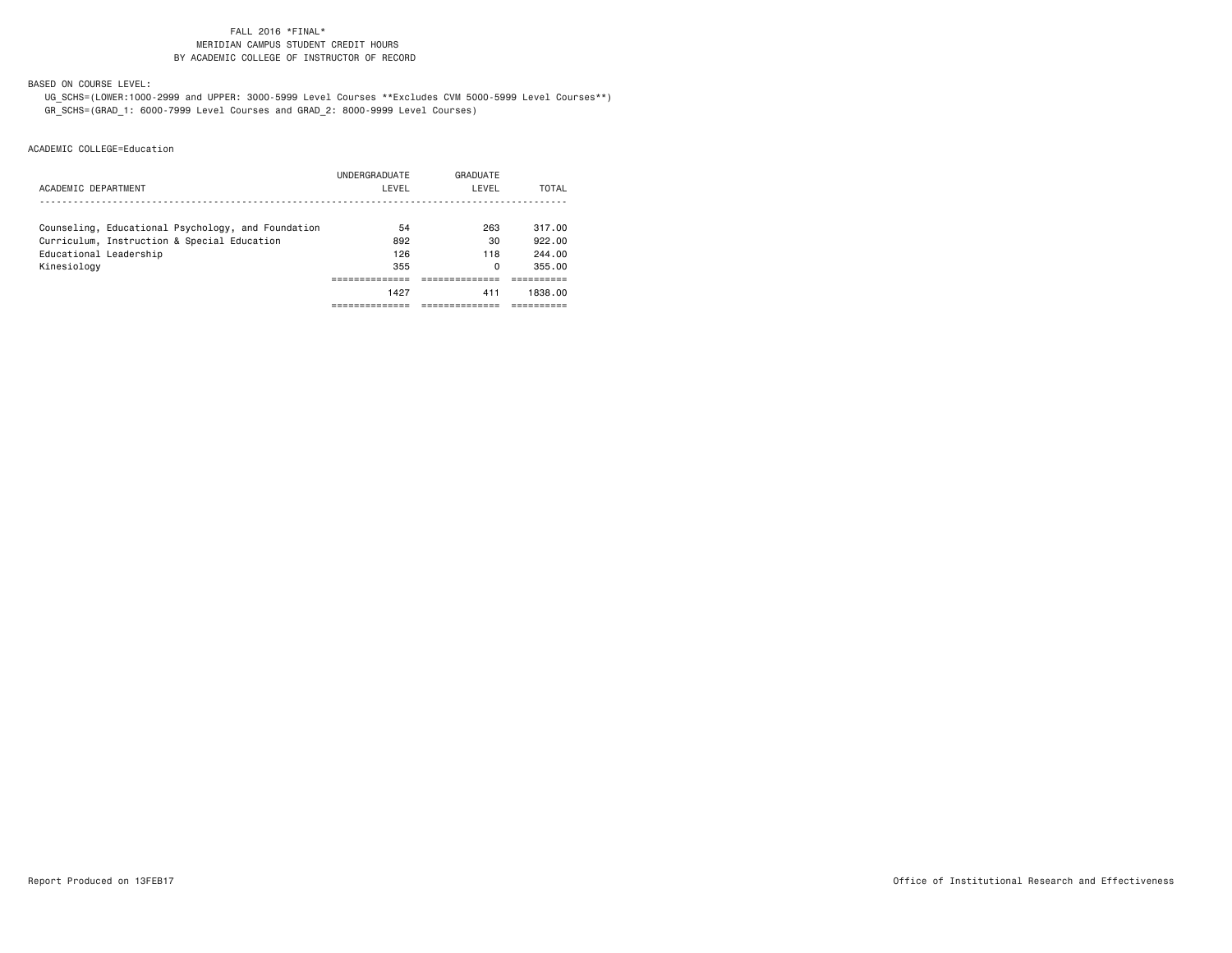| ACADEMIC DEPARTMENT                    | Instructor Name | Rank     | Tenure<br>Status | Course<br>Cip # | CRN            | Course #           | Sec            | Crs | Type Title                             | Inst<br>Per | UG<br>SCHS                  | GR<br>SCHS                     | Total<br>SCHS               |
|----------------------------------------|-----------------|----------|------------------|-----------------|----------------|--------------------|----------------|-----|----------------------------------------|-------------|-----------------------------|--------------------------------|-----------------------------|
| Anthropology & Middle Eastern Cultures | Turner, James   | Lecturer | Non-Ten Track    | 450201          | 33905<br>34038 | AN 2203<br>SO 2203 | 201 C<br>201 C |     | Racial Minorities<br>Racial Minorities |             | 69<br>3<br>----------<br>72 | 0<br>$\Omega$<br>.<br>$\Omega$ | 69.00<br>3.00<br>.<br>72.00 |
|                                        |                 |          |                  |                 |                |                    |                |     |                                        |             | $=$ = = = = = = = =         | ----------                     | ==========                  |
| Anthropology & Middle Eastern Cultures |                 |          |                  |                 |                |                    |                |     |                                        |             | 72                          | $\Omega$                       | 72.00                       |
|                                        |                 |          |                  |                 |                |                    |                |     |                                        |             | ======                      | =========                      | ==========                  |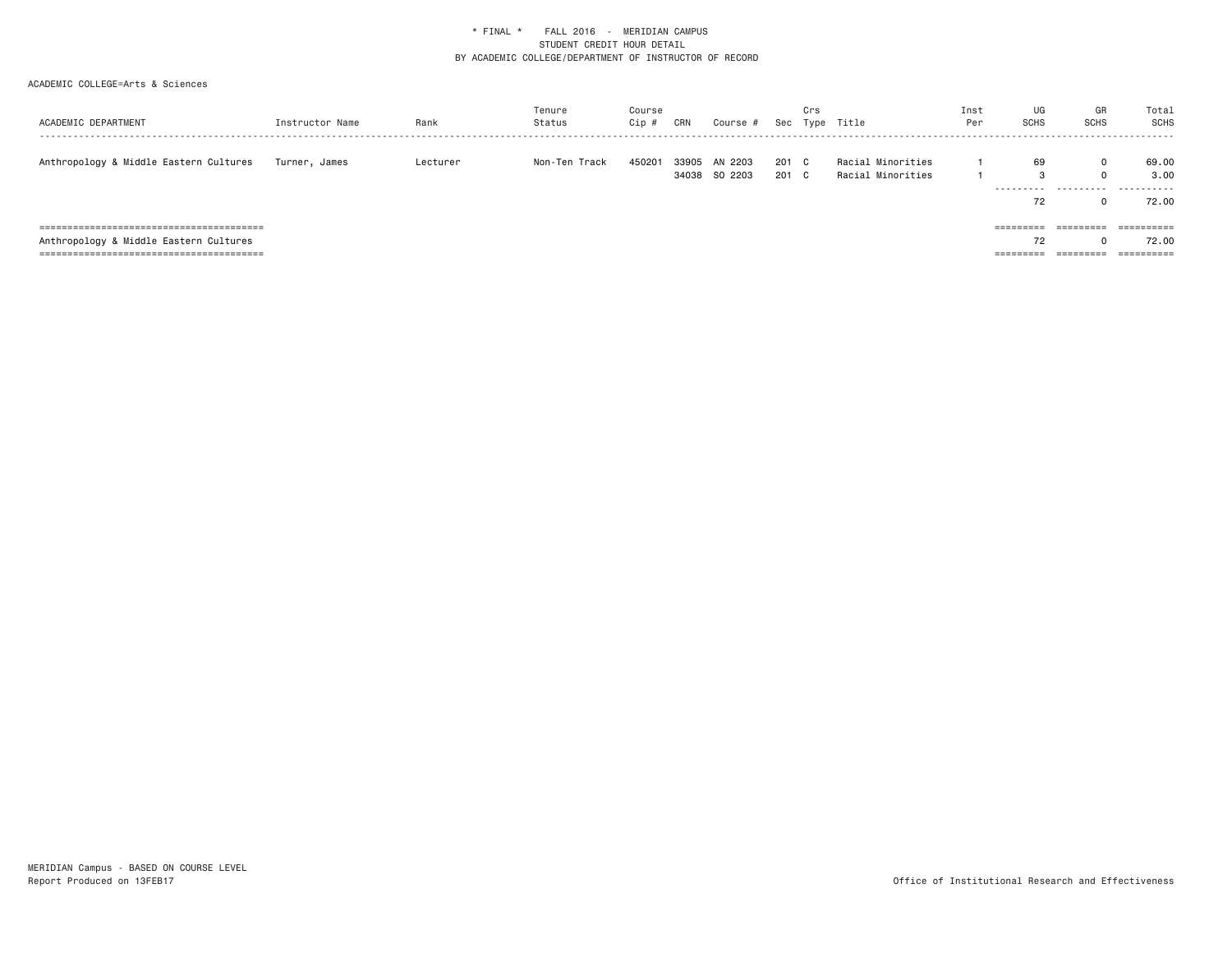|                     |                 |            | Tenure        | Course  |       |               |       | Crs |                      | Inst | UG                  | GR                  | Total           |
|---------------------|-----------------|------------|---------------|---------|-------|---------------|-------|-----|----------------------|------|---------------------|---------------------|-----------------|
| ACADEMIC DEPARTMENT | Instructor Name | Rank       | Status        | $Cip$ # | CRN   | Course #      | Sec   |     | Type Title           | Per  | <b>SCHS</b>         | <b>SCHS</b>         | SCHS            |
|                     |                 |            |               |         |       |               |       |     |                      |      |                     |                     | - - - - - -     |
| Biological Sciences | Fogarty, Jarrod | Instructor | Non-Ten Track | 240102  | 34005 | IDS 4111      | 201 C |     | Professional Seminar |      | 15                  | $\Omega$            | 15.00           |
|                     |                 |            |               | 260701  | 35269 | BIO 3233      | 201 B |     | Biology of Birds     |      | 39                  | $\Omega$            | 39.00           |
|                     |                 |            |               | 269999  | 34645 | BIO 4990      | 202 C |     | Special Topic in BIO |      | 30                  | $\Omega$            | 30.00           |
|                     |                 |            |               |         | 36941 | BIO 4000      | 201 I |     | Directed Indiv Study |      | 3                   |                     | 3.00            |
|                     |                 |            |               |         | 36960 | BIO 4000      | 202 I |     | Directed Indiv Study |      |                     |                     | 1.00            |
|                     |                 |            |               | 270501  | 34009 | MA 2113       | 201 C |     | Intro to Stats       |      | 36                  | 0                   | 36.00           |
|                     |                 |            |               |         |       | 34046 ST 2113 | 201 C |     | Intro to Stats       |      | 45                  |                     | 45.00           |
|                     |                 |            |               |         |       |               |       |     |                      |      | --------- <i>-</i>  | .                   | ------<br>$  -$ |
|                     |                 |            |               |         |       |               |       |     |                      |      | 169                 |                     | 169.00          |
|                     |                 |            |               |         |       |               |       |     |                      |      |                     |                     |                 |
|                     |                 |            |               |         |       |               |       |     |                      |      | =========           | ----------          | ==========      |
| Biological Sciences |                 |            |               |         |       |               |       |     |                      |      | 169                 |                     | 169.00          |
|                     |                 |            |               |         |       |               |       |     |                      |      | $=$ = = = = = = = = | $=$ = = = = = = = = |                 |
|                     |                 |            |               |         |       |               |       |     |                      |      |                     |                     |                 |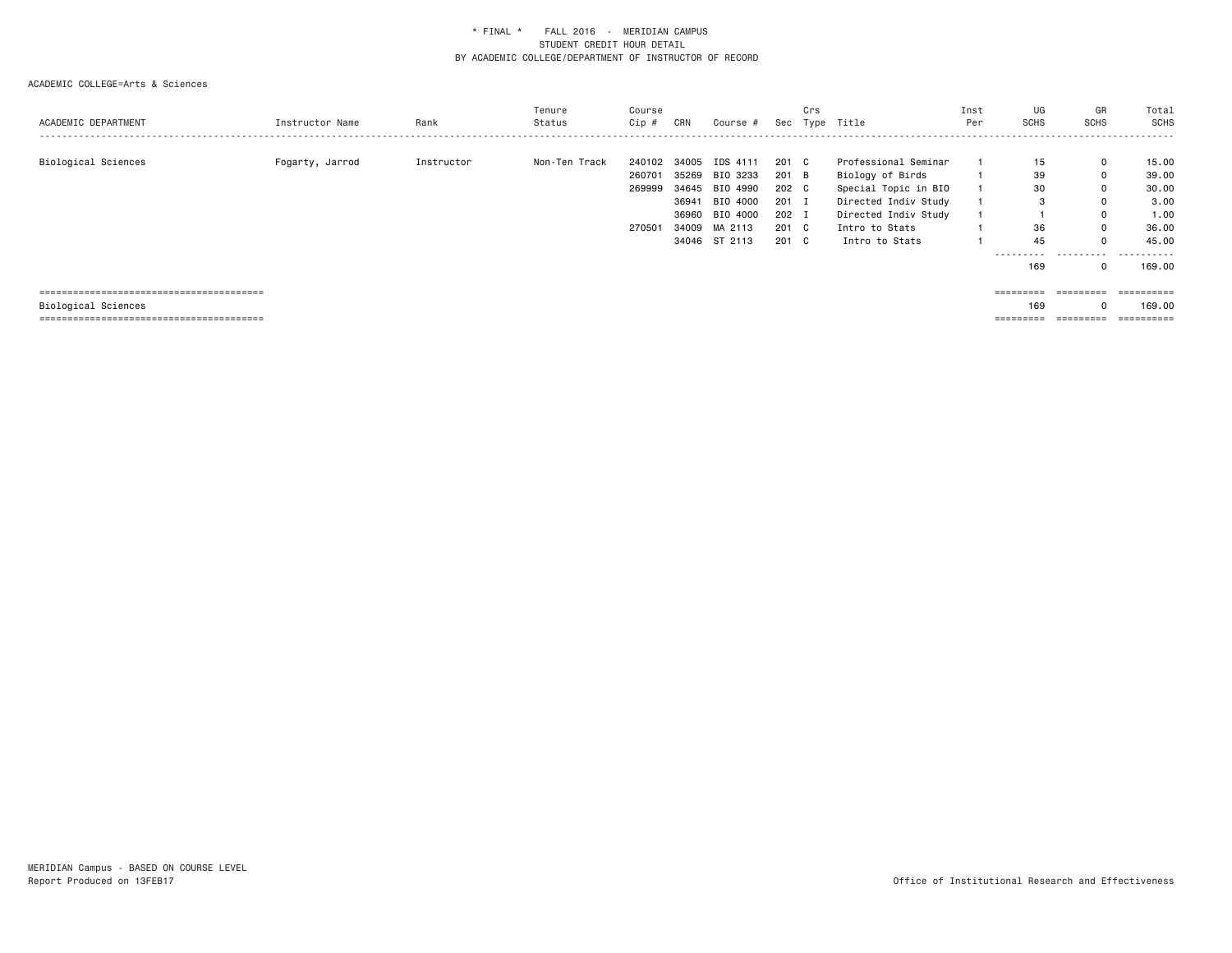| ACADEMIC DEPARTMENT                                     | Instructor Name | Rank     | Tenure<br>Status | Course<br>$Cip$ # | CRN   | Course #                   | Sec            | Crs | Type Title                          | Inst<br>Per | UG<br><b>SCHS</b>     | GR<br><b>SCHS</b> | Total<br>SCHS               |
|---------------------------------------------------------|-----------------|----------|------------------|-------------------|-------|----------------------------|----------------|-----|-------------------------------------|-------------|-----------------------|-------------------|-----------------------------|
| Classical & Modern Languages & Literatur Calderon, Beth |                 | Lecturer | Non-Ten Track    | 160905<br>169999  | 36277 | FLS 2133<br>34650 FLS 2990 | 201 C<br>201 C |     | Spanish III<br>Special Topic In FLS |             | 33<br>---------<br>42 | $\mathbf{0}$<br>. | 9.00<br>33.00<br>.<br>42.00 |
|                                                         |                 |          |                  |                   |       |                            |                |     |                                     |             | $=$ = = = = = = = =   | =========         | ==========                  |
| Classical & Modern Languages & Literatur                |                 |          |                  |                   |       |                            |                |     |                                     |             | 42                    |                   | 42.00                       |
|                                                         |                 |          |                  |                   |       |                            |                |     |                                     |             | =========             | =========         | ==========                  |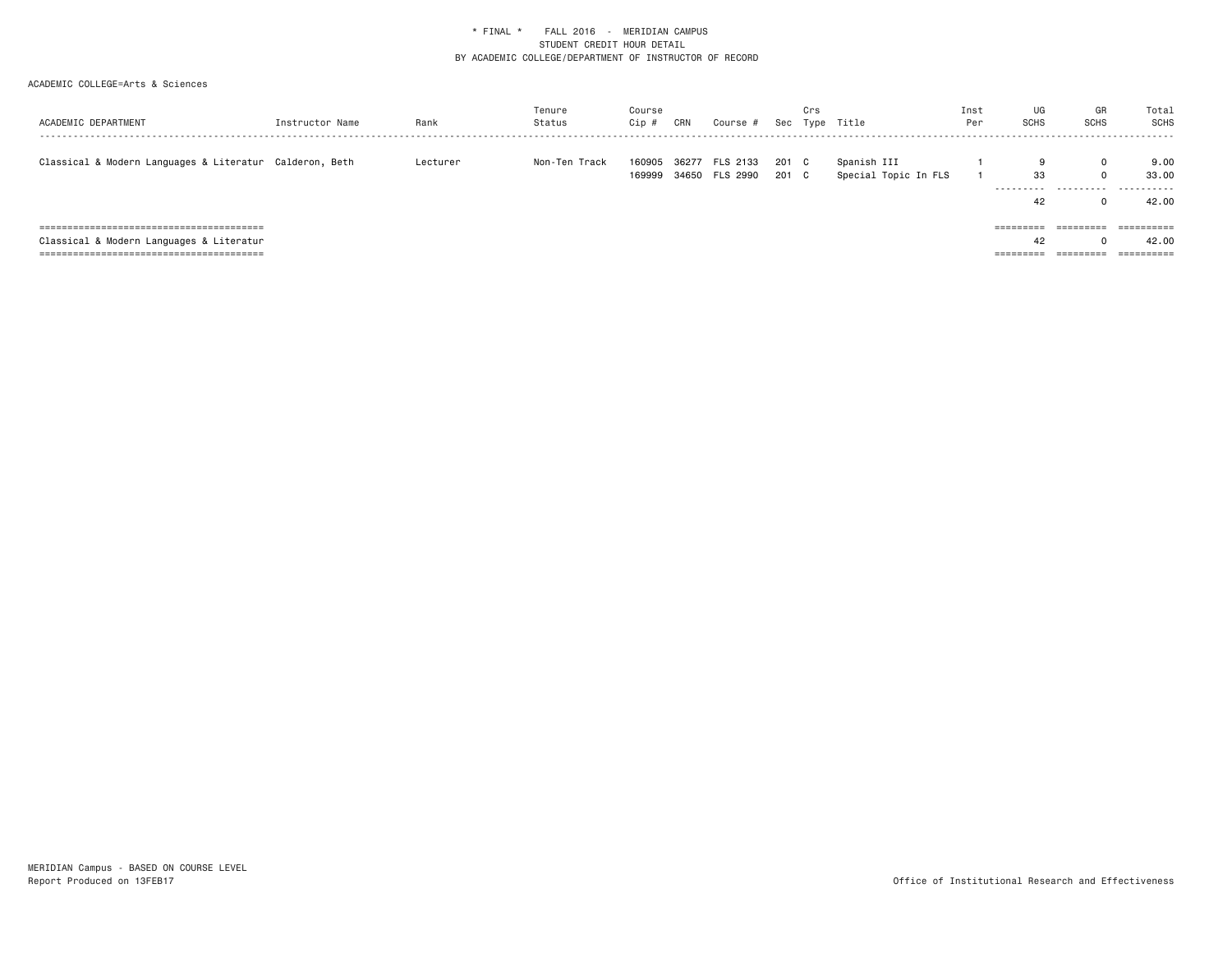| ACADEMIC DEPARTMENT                             | Instructor Name | Rank     | Tenure<br>Status | Course<br>$Cip$ #          | CRN   | Course #                                  |                         | Crs | Sec Type Title                                               | Inst<br>Per | UG<br>SCHS                  | GR<br>SCHS         | Total<br>SCHS                                               |
|-------------------------------------------------|-----------------|----------|------------------|----------------------------|-------|-------------------------------------------|-------------------------|-----|--------------------------------------------------------------|-------------|-----------------------------|--------------------|-------------------------------------------------------------|
| Communication                                   | Denton, Raymond | Lecturer | Non-Ten Track    | 090101<br>090701<br>231304 | 33914 | CO 1223<br>33919 CO 4373<br>36563 CO 2013 | 201 C<br>201 C<br>201 C |     | Intro Comm Theory<br>Prac In Tv News<br>Voice & Articulation |             | 72<br>Q<br>----------<br>84 | $\Omega$<br>0<br>. | 72.00<br>3.00<br>9.00<br>- - - - - - -<br>$\cdots$<br>84.00 |
|                                                 |                 |          |                  |                            |       |                                           |                         |     |                                                              |             | =========                   | =========          | ==========                                                  |
| Communication                                   |                 |          |                  |                            |       |                                           |                         |     |                                                              |             | 84                          |                    | 84.00                                                       |
| . ====================================<br>===== |                 |          |                  |                            |       |                                           |                         |     |                                                              |             | =========                   | =========          | ==========                                                  |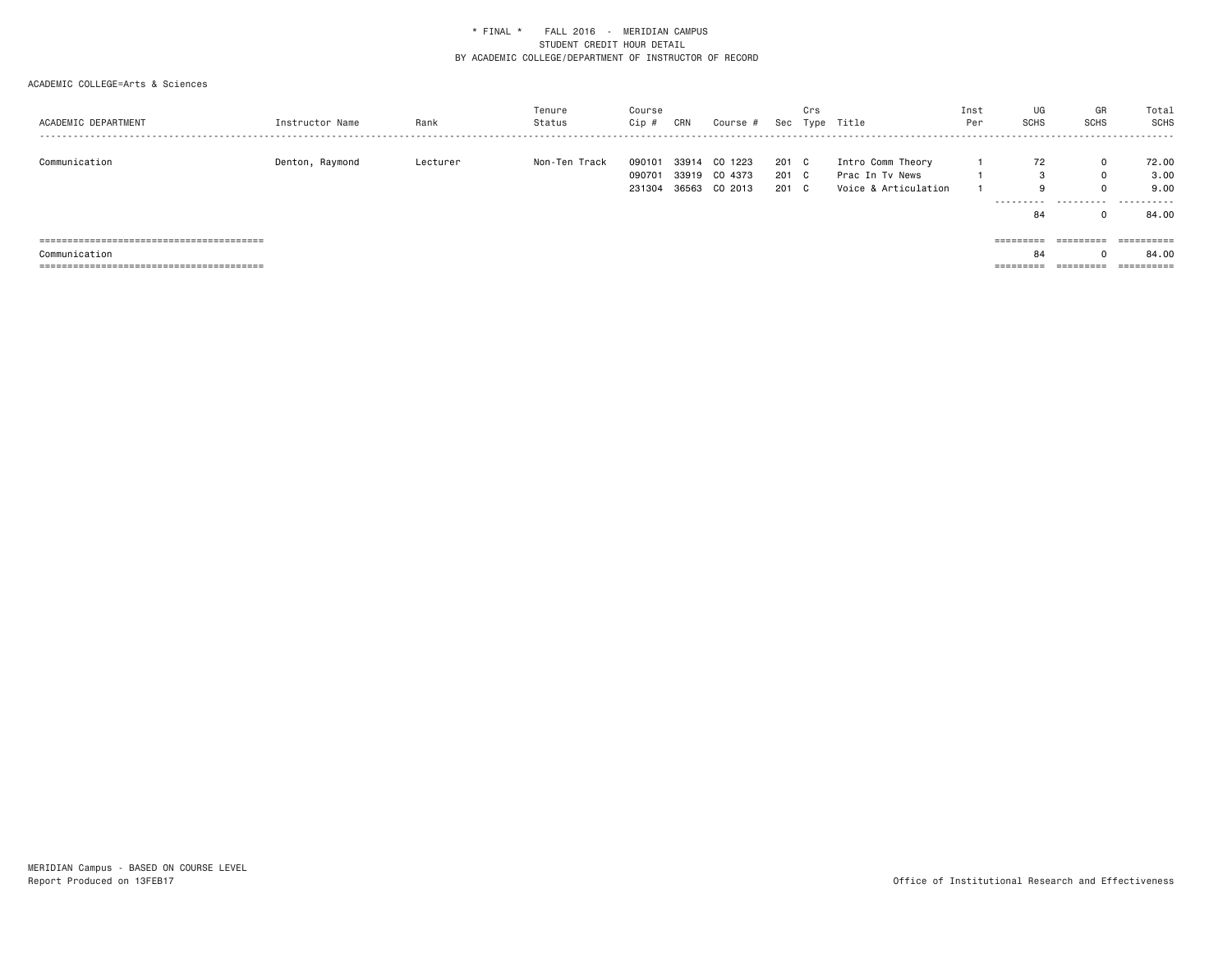|                     |                                  |                | Tenure        | Course       |       |                      |       | Crs  |                      | Inst | UG                  | GR                            | Total                 |
|---------------------|----------------------------------|----------------|---------------|--------------|-------|----------------------|-------|------|----------------------|------|---------------------|-------------------------------|-----------------------|
| ACADEMIC DEPARTMENT | Instructor Name                  | Rank           | Status        | Cip #        | CRN   | Course #             | Sec   | Type | Title                | Per  | <b>SCHS</b>         | <b>SCHS</b>                   | <b>SCHS</b>           |
|                     |                                  |                |               |              |       |                      |       |      |                      |      |                     |                               |                       |
| English             | Harmon Threatt, Elizabe Lecturer |                | Non-Ten Track | 231302       | 33969 | EN 3303              | 201 C |      | Creative Writing     |      | 27                  | 0                             | 27.00                 |
|                     |                                  |                |               |              |       | 36276 EN 3303        | 202 C |      | Creative Writing     |      | 18<br>---------     | 0<br>.                        | 18.00<br>. <b>.</b> . |
|                     |                                  |                |               |              |       |                      |       |      |                      |      | 45                  | $\Omega$                      | 45.00                 |
|                     | Kelley, James                    | Associate Prof | Tenured       | 050201       | 33973 | EN 4343              | 201 C |      | African American Lit |      | 33                  | 0                             | 33.00                 |
|                     |                                  |                |               | 160102 34643 |       | EN 4413              | 201 C |      | Hist Of The Eng Lang |      | 24                  | $\mathbf 0$                   | 24.00                 |
|                     |                                  |                |               |              | 34644 | EN 6413              | 201 C |      | Hist Of The Eng Lang |      | $\Omega$            | 9                             | 9.00                  |
|                     |                                  |                |               | 230101       | 35751 | EN 3423              | 201 C |      | Desc Eng Grammar     |      | 27                  | $\mathbf 0$                   | 27.00                 |
|                     |                                  |                |               | 231402       | 33975 | EN 6343              | 201 C |      | African American Lit |      | 0                   | 9                             | 9.00                  |
|                     |                                  |                |               | 239999       |       | 35895 EN 7000        | 201 I |      | Directed Indiv Study |      | $\Omega$            | 3<br>.                        | 3.00                  |
|                     |                                  |                |               |              |       |                      |       |      |                      |      | ----------<br>84    | 21                            | 105.00                |
|                     | Slimp, Cynthia                   | Lecturer       | Non-Ten Track | 231401       | 33968 | EN 2203              | 201 C |      | Intro To Literature  |      | 57                  | $\mathbf 0$                   | 57.00                 |
|                     |                                  |                |               |              |       | 231404 35006 EN 2213 | 201 C |      | English Lit Before 1 |      | 21                  | 0                             | 21.00                 |
|                     |                                  |                |               |              |       |                      |       |      |                      |      | .<br>78             | .<br>$\Omega$                 | .<br>78.00            |
|                     | Slimp, Stephen                   | Lecturer       | Non-Ten Track | 231404       | 34655 | EN 4513              | 201 C |      | Shakespeare          |      | 15                  | $\mathbf 0$                   | 15.00                 |
|                     |                                  |                |               |              |       | 34656 EN 6513        | 201 C |      | Shakespeare          |      | $\Omega$            | 9                             | 9.00                  |
|                     |                                  |                |               |              |       |                      |       |      |                      |      | ---------           |                               |                       |
|                     |                                  |                |               |              |       |                      |       |      |                      |      | 15                  | 9                             | 24.00                 |
|                     |                                  |                |               |              |       |                      |       |      |                      |      | $=$ = = = = = = = = | eessesse                      |                       |
| English             |                                  |                |               |              |       |                      |       |      |                      |      | 222                 | 30                            | 252.00                |
|                     |                                  |                |               |              |       |                      |       |      |                      |      |                     | ========= ========= ========= |                       |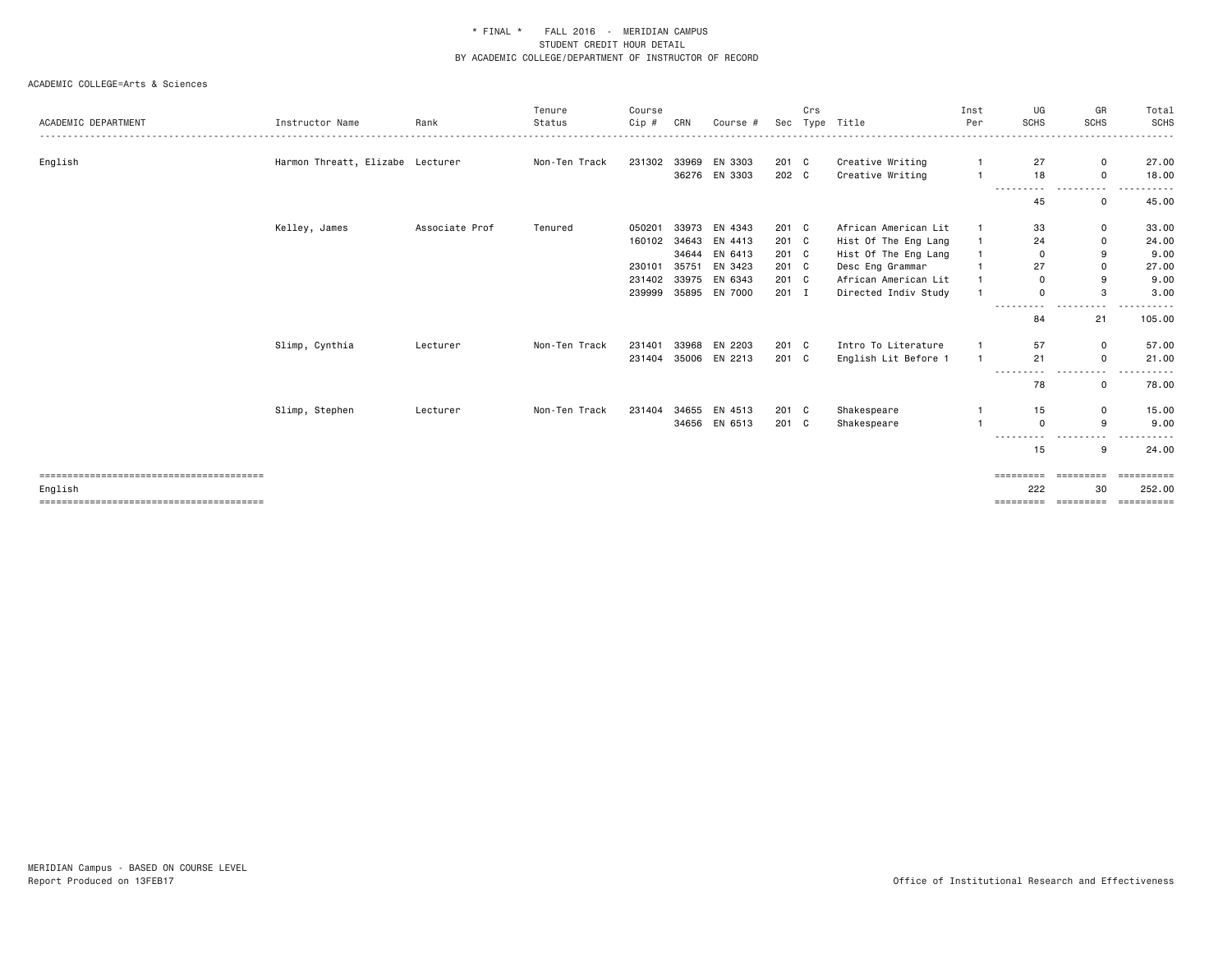| ACADEMIC DEPARTMENT                | Instructor Name | Rank     | Tenure<br>Status | Course<br>Cip # | CRN   | Course #                 |                | Crs | Sec Type Title                            | Inst<br>Per | UG<br><b>SCHS</b>      | GR<br>SCHS                      | Total<br>SCHS       |
|------------------------------------|-----------------|----------|------------------|-----------------|-------|--------------------------|----------------|-----|-------------------------------------------|-------------|------------------------|---------------------------------|---------------------|
| Geosciences                        | Elliott, Jack   | Lecturer | Non-Ten Track    | 380201          |       | 34037 REL 3223           | 201 C          |     | World Religions II                        |             | 24<br>24               | 0<br>0                          | 24.00<br><br>24.00  |
|                                    | Trent, Brittany | Lecturer | Non-Ten Track    | 400601          | 33991 | GG 1111<br>33992 GG 1113 | 201 L<br>201 C |     | Earth Science I Lab<br>Survey Earth Sci I |             | 14<br>69<br>---------- | $\mathbf 0$<br>$\mathbf 0$<br>. | 14.00<br>69.00<br>. |
|                                    |                 |          |                  |                 |       |                          |                |     |                                           |             | 83                     | 0                               | 83.00               |
|                                    |                 |          |                  |                 |       |                          |                |     |                                           |             | =========              | ----------                      | ==========          |
| Geosciences                        |                 |          |                  |                 |       |                          |                |     |                                           |             | 107                    | $\Omega$                        | 107.00              |
| ================================== |                 |          |                  |                 |       |                          |                |     |                                           |             | $=$ = = = = = = = =    |                                 | ==========          |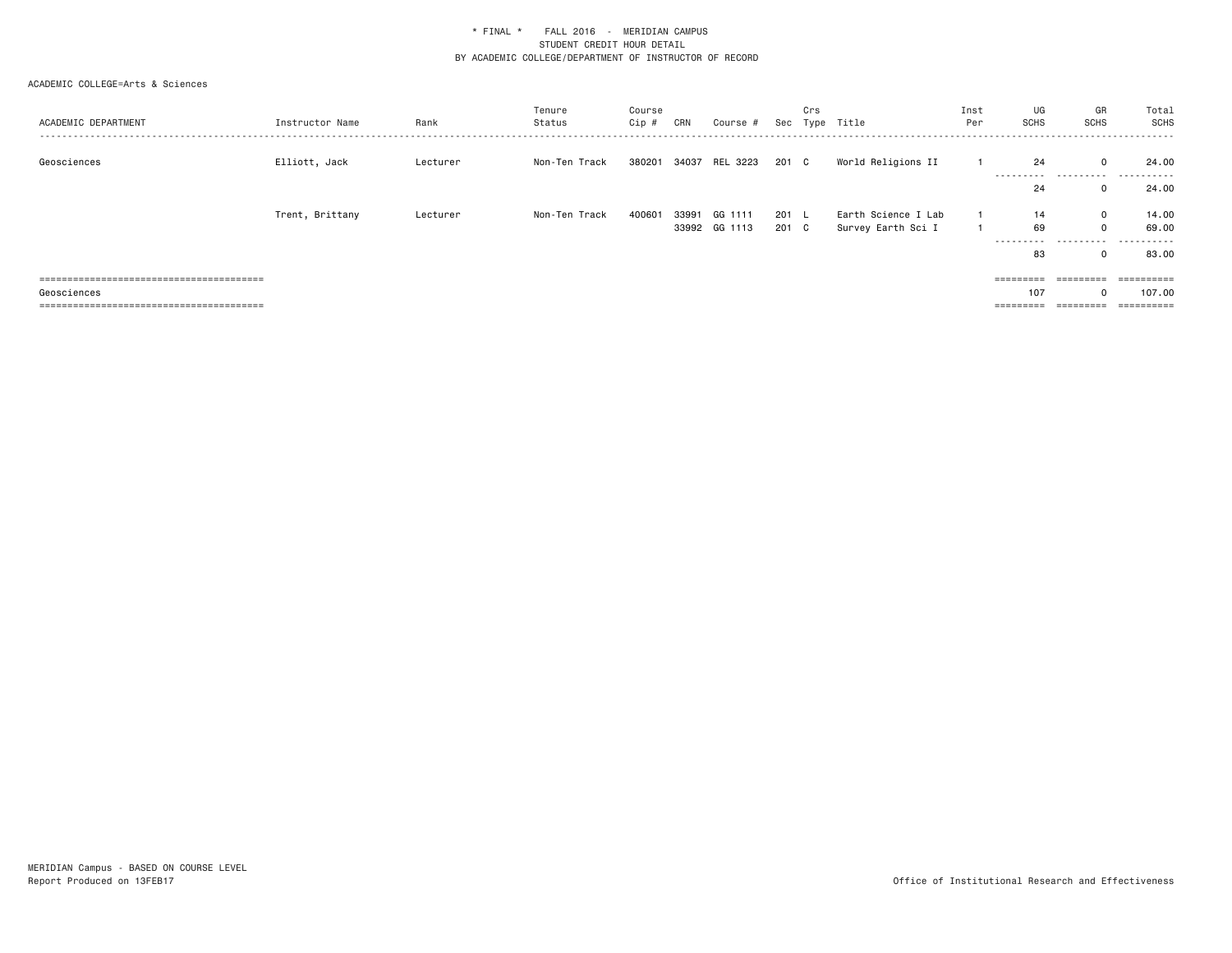|                     |                 |                 | Tenure         | Course   |              |                      |               | Crs |                           | Inst           | UG                                | GR                    | Total                            |
|---------------------|-----------------|-----------------|----------------|----------|--------------|----------------------|---------------|-----|---------------------------|----------------|-----------------------------------|-----------------------|----------------------------------|
| ACADEMIC DEPARTMENT | Instructor Name | Rank            | Status         | $Cip \#$ | CRN          | Course #             |               |     | Sec Type Title            | Per            | <b>SCHS</b>                       | <b>SCHS</b>           | SCHS                             |
| History             | Bates, Toby     | Associate Prof  | Tenured        | 050207   | 36227        | HI 4273              | 201 C         |     | Women In Am History       | -1             | 6                                 | 0                     | 6.00                             |
|                     |                 |                 |                | 540101   | 33995        | HI 3333              | 201 C         |     | Mississippi History       | 1              | 66                                | 0                     | 66.00                            |
|                     |                 |                 |                |          | 34654        | HI 6243              | 201 C         |     | Amer Life & Thought       | $\mathbf{1}$   | $\mathbf 0$                       | 9                     | 9.00                             |
|                     |                 |                 |                |          | 540102 34638 | HI 4263              | 201 C         |     | America's Vietnam Wa      |                | 84                                | 0                     | 84.00                            |
|                     |                 |                 |                |          | 34653        | HI 4243              | 201 C         |     | Amer Life & Thought       |                | 78                                | 0                     | 78.00                            |
|                     |                 |                 |                |          | 540104 34639 | HI 6263              | 201 C         |     | America's Vietnam Wa      |                | $\Omega$<br>$\frac{1}{2}$<br>---- | 15                    | 15.00<br>----                    |
|                     |                 |                 |                |          |              |                      |               |     |                           |                | 234                               | 24                    | 258.00                           |
|                     | Damms, Richard  | Associate Prof  | Tenured        | 050107   | 34634        | HI 3853              | 201 C         |     | US & Latin America        |                | 36                                | 0                     | 36.00                            |
|                     |                 |                 |                |          |              | 540104 36904 HI 4000 | 201 I         |     | Directed Indiv Study      | $\mathbf{1}$   | $\overline{1}$                    | 0                     | 1.00                             |
|                     |                 |                 |                |          |              |                      |               |     |                           |                | ----------<br>37                  | .<br>0                | $\cdots$<br>37.00                |
|                     | Forrest, John   | Lecturer        | Non-Ten Track  |          |              | 540102 33999 HI 4313 | 201 C         |     | The New South             | 1              | 51                                | 0                     | 51.00                            |
|                     |                 |                 |                |          |              |                      |               |     |                           |                | $- - -$<br>51                     | 0                     | 51.00                            |
|                     | Greene, Alison  | Assistant Prof  | Ten Track      |          |              | 540101 35786 HI 3903 | 201 C         |     | Hist & Hist Meth          |                | 6                                 | 0                     | 6.00                             |
|                     |                 |                 |                |          |              |                      |               |     |                           |                | .<br>6                            | 0                     | 6.00                             |
|                     | Hersey, Mark    | Associate Prof  | Tenured        |          |              | 540104 34004 HI 6363 | $201 \quad C$ |     | Afro-Am History & Cu 0.75 |                | $\mathbf{0}$                      | 4.5                   | 4.50                             |
|                     |                 |                 |                |          |              |                      |               |     |                           |                | .<br>0                            | 4.5                   | ----<br>4.50                     |
|                     | Marcus, Alan    | Professor       | Tenured        |          |              | 540104 34660 HI 6653 | 201 C         |     | Hist Science & Tech       | 0.75           | 0<br>.                            | 2.25<br>$\cdots$      | 2.25                             |
|                     |                 |                 |                |          |              |                      |               |     |                           |                | 0                                 | 2.25                  | 2.25                             |
|                     | Traylor, Nancy  | Grad Tch Assist | Not Applicable | 050201   |              | 34000 HI 4363        | 201 C         |     | African American His      | -1             | 39                                | 0                     | 39.00                            |
|                     |                 |                 |                |          | 540104 34004 | HI 6363              | 201 C         |     | Afro-Am History & Cu 0.25 |                | 0                                 | 1.5                   | 1.50                             |
|                     |                 |                 |                |          | 34659        | HI 4653              | 201 C         |     | Hist Science & Tech       | $\overline{1}$ | 12                                | 0                     | 12.00                            |
|                     |                 |                 |                |          |              | 34660 HI 6653        | 201 C         |     | Hist Science & Tech       | 0.25           | $\Omega$<br>.                     | 0.75<br>$\frac{1}{2}$ | 0.75<br>.                        |
|                     |                 |                 |                |          |              |                      |               |     |                           |                | 51                                | 2.25                  | 53.25                            |
|                     |                 |                 |                |          |              |                      |               |     |                           |                | =========                         | =========             |                                  |
| History             |                 |                 |                |          |              |                      |               |     |                           |                | 379                               | 33                    | 412.00                           |
|                     |                 |                 |                |          |              |                      |               |     |                           |                |                                   |                       | ========== ========== ========== |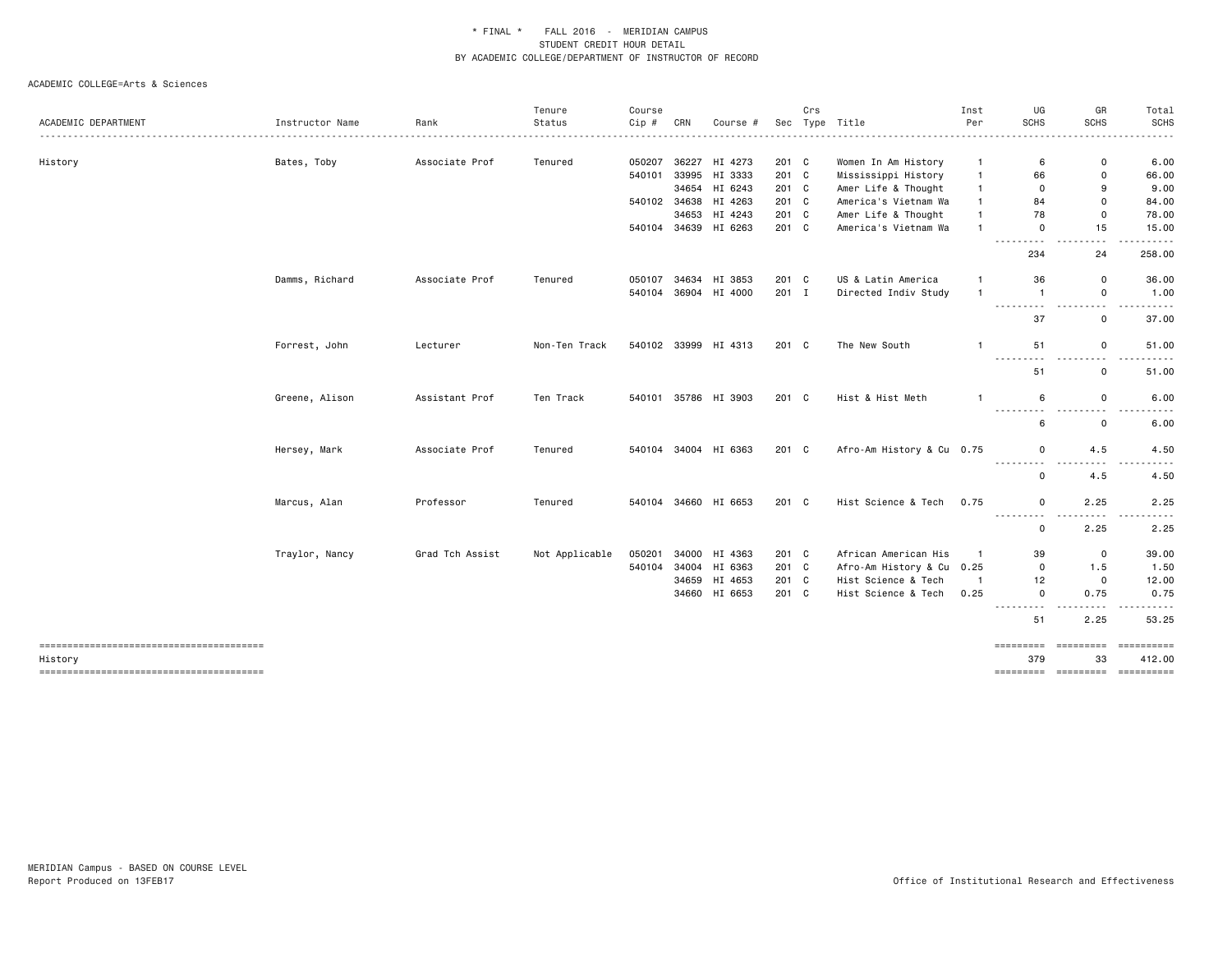| ACADEMIC DEPARTMENT      | Instructor Name | Rank                              | Tenure<br>Status | Course<br>$Cip$ # | CRN                     | Course #                         |                       | Crs          | Sec Type Title                                          | Inst<br>Per | UG<br><b>SCHS</b>       | GR<br><b>SCHS</b>      | Total<br>SCHS<br>.       |
|--------------------------|-----------------|-----------------------------------|------------------|-------------------|-------------------------|----------------------------------|-----------------------|--------------|---------------------------------------------------------|-------------|-------------------------|------------------------|--------------------------|
| Mathematics & Statistics | Ge, Lin         | Clinical Assist Pro Non-Ten Track |                  | 270101<br>270501  | 34642<br>34010<br>34047 | 1613<br>MA<br>MA 2113<br>ST 2113 | 201<br>202 C<br>202 C | $\mathbf{C}$ | Cal Bus & Life Sc I<br>Intro to Stats<br>Intro to Stats |             | 27<br>30<br>33          | $\Omega$<br>$\Omega$   | 27.00<br>30.00<br>33.00  |
|                          |                 |                                   |                  | 521302            | 33910                   | BQA 3123                         | 201 C                 |              | Bus Stat Methods II                                     |             | 96                      | 0                      | 96.00                    |
|                          |                 |                                   |                  |                   |                         |                                  |                       |              |                                                         |             | ----------              |                        |                          |
|                          |                 |                                   |                  |                   |                         |                                  |                       |              |                                                         |             | 186                     |                        | 186.00                   |
|                          |                 |                                   |                  |                   |                         |                                  |                       |              |                                                         |             |                         |                        |                          |
|                          |                 |                                   |                  |                   |                         |                                  |                       |              |                                                         |             | $=$ = = = = = = = =     | $=$ = = = = = = = =    | ==========               |
| Mathematics & Statistics |                 |                                   |                  |                   |                         |                                  |                       |              |                                                         |             | 186                     |                        | 186.00                   |
|                          |                 |                                   |                  |                   |                         |                                  |                       |              |                                                         |             | ----------<br>--------- | ---------<br>--------- | ----------<br>---------- |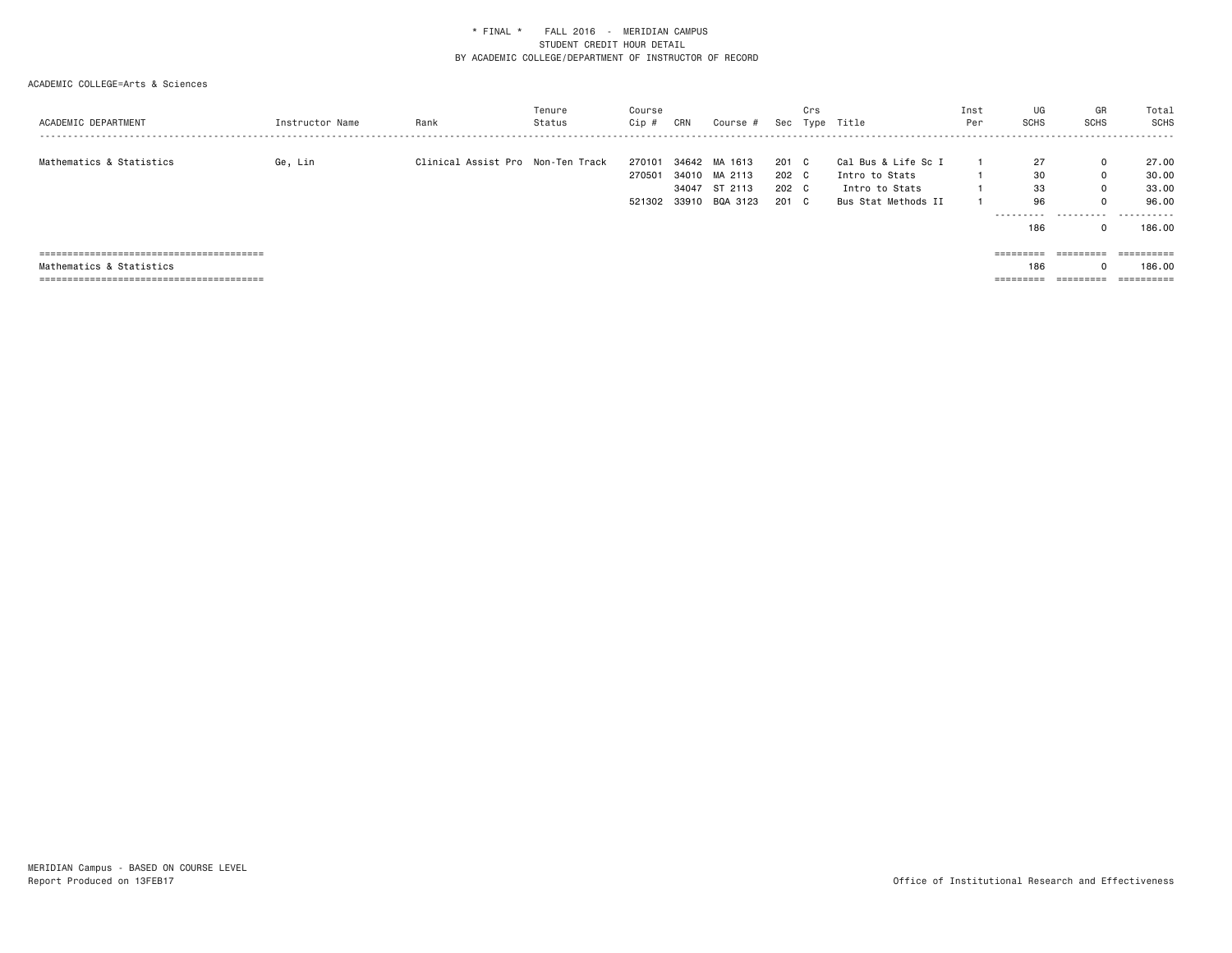| ACADEMIC DEPARTMENT   | Instructor Name  | Rank       | Tenure<br>Status | Course<br>Cip # | CRN   | Course #                          | Sec            | Crs | Type Title                         | Inst<br>Per | UG<br><b>SCHS</b>   | GR<br>SCHS              | Total<br><b>SCHS</b><br>------                   |
|-----------------------|------------------|------------|------------------|-----------------|-------|-----------------------------------|----------------|-----|------------------------------------|-------------|---------------------|-------------------------|--------------------------------------------------|
| Philosophy & Religion | Johnson, Gregory | Instructor | Non-Ten Track    | 380101          | 34649 | PHI 3123<br>380102 34020 PHI 1113 | 201 C<br>201 C |     | Phil Of Religion<br>Intro To Logic |             | 18<br>33<br>.<br>51 | 0<br>0<br>.<br>$\Omega$ | 18,00<br>33.00<br>- - - - - - -<br>$ -$<br>51.00 |
|                       |                  |            |                  |                 |       |                                   |                |     |                                    |             | $=$ = = = = = = = = | eeeeeeee                | eesseesse                                        |
| Philosophy & Religion |                  |            |                  |                 |       |                                   |                |     |                                    |             | 51                  | $\Omega$                | 51.00                                            |
|                       |                  |            |                  |                 |       |                                   |                |     |                                    |             | ======              | =========               | ==========                                       |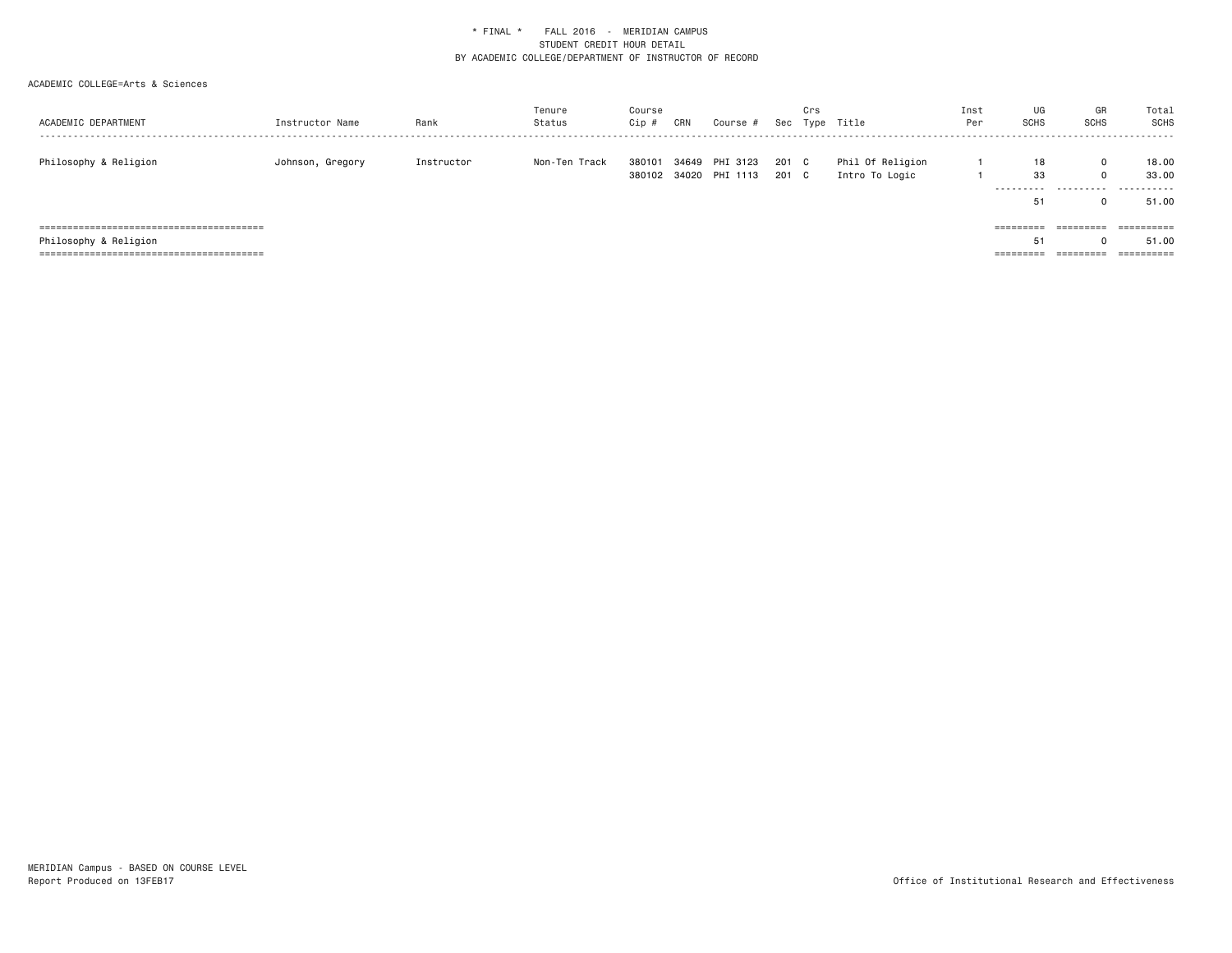| ACADEMIC DEPARTMENT                                      | Instructor Name | Rank     | Tenure<br>Status | Course<br>$Cip$ # | CRN   | Course # | Sec   | Crs | Type Title       | Inst<br>Per | UG<br><b>SCHS</b>      | GR<br>SCHS             | Total<br><b>SCHS</b>              |
|----------------------------------------------------------|-----------------|----------|------------------|-------------------|-------|----------|-------|-----|------------------|-------------|------------------------|------------------------|-----------------------------------|
| Political Science & Public Administratio Carr, Isla-Anne |                 | Lecturer | Non-Ten Track    | 451001            | 35759 | PS 1513  | 201 C |     | Comparative Govt |             | 66<br>----------<br>66 | .                      | 66.00<br>.<br>66.00               |
| Political Science & Public Administratio<br>=====        |                 |          |                  |                   |       |          |       |     |                  |             | =========<br>66        | =========<br>========= | ==========<br>66.00<br>========== |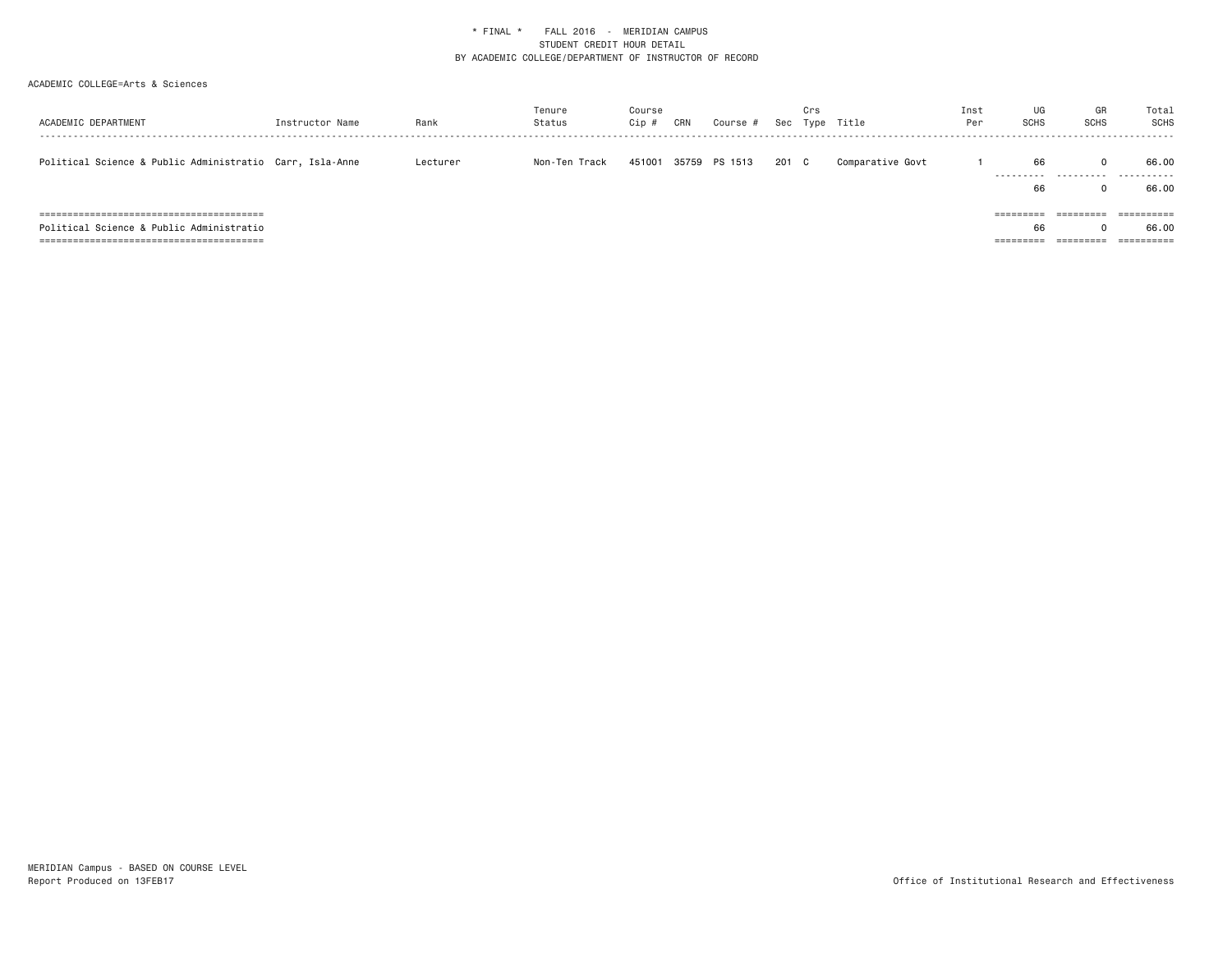|                     |                   |                | Tenure        | Course |       |                |       | Crs |                      | Inst | UG                                                                                                                               | GR              | Total                                                                                                                                                          |
|---------------------|-------------------|----------------|---------------|--------|-------|----------------|-------|-----|----------------------|------|----------------------------------------------------------------------------------------------------------------------------------|-----------------|----------------------------------------------------------------------------------------------------------------------------------------------------------------|
| ACADEMIC DEPARTMENT | Instructor Name   | Rank           | Status        | Cip#   | CRN   | Course #       | Sec   |     | Type Title           | Per  | <b>SCHS</b>                                                                                                                      | <b>SCHS</b>     | <b>SCHS</b><br>-----                                                                                                                                           |
| Psychology          | Cooper, Stephanie | Lecturer       | Non-Ten Track | 422703 |       | 34026 PSY 3803 | 201 C |     | Int Dev Psychology   |      | 66                                                                                                                               | 0               | 66.00                                                                                                                                                          |
|                     |                   |                |               |        |       | 34635 PSY 4343 | 201 C |     | Clinical Child Psych |      | 48                                                                                                                               | 0               | 48.00                                                                                                                                                          |
|                     |                   |                |               |        |       |                |       |     |                      |      | $\frac{1}{2}$<br>114                                                                                                             | 0               | 114.00                                                                                                                                                         |
|                     | Gier, Vicki       | Associate Prof | Tenured       | 420101 | 34030 | PSY 6423       | 201 C |     | Sensation/Perception |      | $\mathbf 0$                                                                                                                      | 9               | 9.00                                                                                                                                                           |
|                     |                   |                |               | 422706 | 34027 | PSY 4423       | 201 C |     | Sensation/Perception |      | 51                                                                                                                               | 0               | 51.00                                                                                                                                                          |
|                     |                   |                |               | 422707 | 34636 | PSY 3203       | 201 C |     | Psy Of Gender Differ |      | 27                                                                                                                               | 0               | 27.00                                                                                                                                                          |
|                     |                   |                |               | 440401 |       | 34640 PSY 3073 | 201 C |     | Psy Interper Relat   |      | 15                                                                                                                               | 0               | 15.00                                                                                                                                                          |
|                     |                   |                |               |        |       |                |       |     |                      |      | $- - -$<br>93                                                                                                                    | ----------<br>9 | 102.00                                                                                                                                                         |
|                     | Hogan, Russell    | Lecturer       | Non-Ten Track | 422701 |       | 35578 PSY 3713 | 201 C |     | Cognitive Psychology |      | 51                                                                                                                               | 0               | 51.00                                                                                                                                                          |
|                     |                   |                |               |        |       |                |       |     |                      |      | 51                                                                                                                               | 0               | 51.00                                                                                                                                                          |
|                     | Shumate, James    | Lecturer       | Non-Ten Track | 422708 | 34021 | PSY 3104       | 201 B |     | Introductory Psychol |      | 72                                                                                                                               | 0               | 72.00                                                                                                                                                          |
|                     |                   |                |               | 422803 | 33921 | COE 8053       | 201 E |     | Practicum            |      | $\mathbf 0$                                                                                                                      | 18              | 18.00                                                                                                                                                          |
|                     |                   |                |               |        | 34657 | PSY 4223       | 201 C |     | Drug Use And Abuse   |      | 93                                                                                                                               | $\Omega$        | 93.00                                                                                                                                                          |
|                     |                   |                |               |        | 36591 | COE 8053       | 203 E |     | Practicum            |      | $\mathbf 0$                                                                                                                      | 9               | 9.00                                                                                                                                                           |
|                     |                   |                |               | 429999 | 34658 | PSY 6223       | 201 C |     | Drug Use And Abuse   |      | $\Omega$                                                                                                                         | 9               | 9.00                                                                                                                                                           |
|                     |                   |                |               |        |       |                |       |     |                      |      | $\frac{1}{2} \left( \frac{1}{2} \right) \left( \frac{1}{2} \right) \left( \frac{1}{2} \right) \left( \frac{1}{2} \right)$<br>165 | 36              | $\frac{1}{2} \left( \frac{1}{2} \right) \left( \frac{1}{2} \right) \left( \frac{1}{2} \right) \left( \frac{1}{2} \right) \left( \frac{1}{2} \right)$<br>201.00 |
|                     | Wilson, Rodney    | Assistant Prof | Ten Track     | 302501 | 34764 | PSY 4813       | 201 C |     | Positive Psychology  |      | 42                                                                                                                               | 0               | 42.00                                                                                                                                                          |
|                     |                   |                |               | 420101 |       | 34633 PSY 3413 | 201 C |     | Human Sexual Behavio |      | 45                                                                                                                               | 0               | 45.00                                                                                                                                                          |
|                     |                   |                |               |        |       |                |       |     |                      |      | $   -$<br>87                                                                                                                     | 0               | 87.00                                                                                                                                                          |
|                     |                   |                |               |        |       |                |       |     |                      |      | <b>EEEEEEEE</b>                                                                                                                  | =========       | ==========                                                                                                                                                     |
| Psychology          |                   |                |               |        |       |                |       |     |                      |      | 510                                                                                                                              | 45              | 555.00<br>========== ========== ==========                                                                                                                     |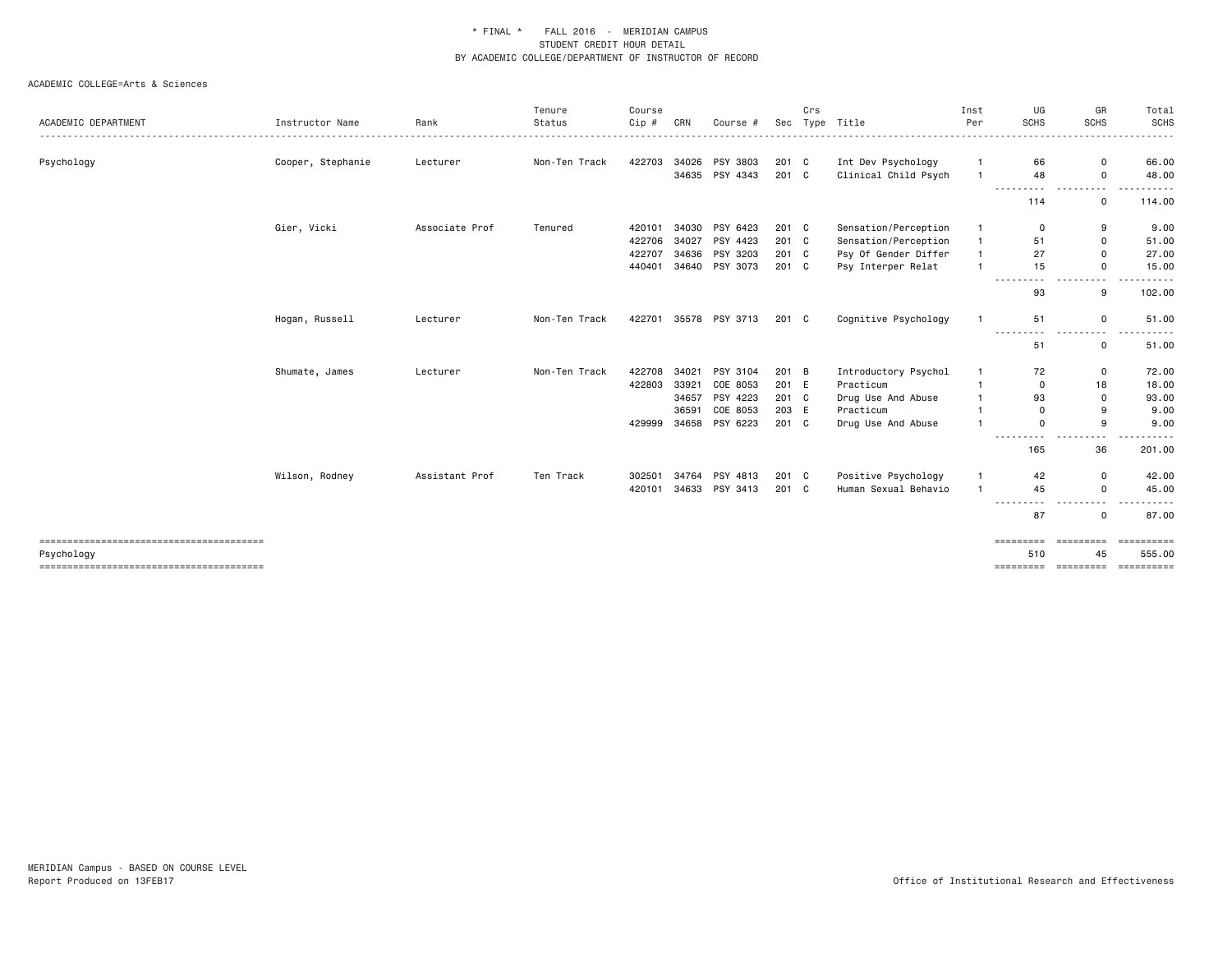|                     |                  |                | Tenure        | Course       |       |                |         | Crs |                       | Inst           | UG                  | GR                       | Total                          |
|---------------------|------------------|----------------|---------------|--------------|-------|----------------|---------|-----|-----------------------|----------------|---------------------|--------------------------|--------------------------------|
| ACADEMIC DEPARTMENT | Instructor Name  | Rank           | Status        | Cip #        | CRN   | Course #       |         |     | Sec Type Title        | Per            | <b>SCHS</b>         | SCHS                     | SCHS<br>$\cdots \cdots \cdots$ |
| Sociology           | Carr, Rhonda     | Assistant Prof | Non-Ten Track | 440701       | 34048 | SW 2303        | 201 C   |     | Welfare Policy I      | -1             | 96                  | 0                        | 96.00                          |
|                     |                  |                |               |              | 34049 | SW 2313        | $201$ C |     | Int Soc Work/Soc Wel  | $\mathbf{1}$   | 93                  | 0                        | 93.00                          |
|                     |                  |                |               |              |       | 34055 SW 4663  | 201 C   |     | Admin in Social Work  |                | 30                  | 0<br>------<br>$ -$      | 30.00<br>.                     |
|                     |                  |                |               |              |       |                |         |     |                       |                | 219                 | 0                        | 219.00                         |
|                     | Cook, Amanda     | Assistant Prof | Ten Track     | 450401       | 33930 | CRM 3603       | 201 C   |     | Criminological Theor  |                | 48                  | 0                        | 48.00                          |
|                     |                  |                |               |              | 34651 | CRM 3503       | 201 C   |     | Violence in the US    |                | 63                  | 0                        | 63.00                          |
|                     |                  |                |               |              | 36889 | CRM 4000       | $201$ I |     | Directed Indiv Study  |                | 3                   | 0                        | 3.00                           |
|                     |                  |                |               | 451101 34043 |       | SO 4803        | 201 C   |     | Social Research Prac  |                | 33<br>$- - -$       | $\Omega$                 | 33.00<br>$\frac{1}{2}$         |
|                     |                  |                |               |              |       |                |         |     |                       |                | 147                 | 0                        | 147.00                         |
|                     | Ladner, Tina     | Lecturer       | Non-Ten Track | 450401       |       | 34647 CRM 3343 | 201 C   |     | Gender, Crime & Justi |                | 72                  | 0                        | 72.00                          |
|                     |                  |                |               |              |       |                |         |     |                       |                | $\frac{1}{2}$<br>72 | $ -$<br>0                | 72.00                          |
|                     | Savage, Angela   | Instructor     | Non-Ten Track | 440701       | 34053 | SW 3523        | 201 C   |     | Social Work Pract II  |                | 51                  | 0                        | 51.00                          |
|                     |                  |                |               |              | 34054 | SW 3533        | 201 C   |     | Soc Work w/Commun &   |                | 54                  | 0                        | 54.00                          |
|                     |                  |                |               |              | 34056 | SW 4713        | 201 S   |     | Sen Sem Social Work   |                | 51                  | $\Omega$                 | 51.00                          |
|                     |                  |                |               |              |       | 36062 SW 4990  | 201 C   |     | Special Topic In SW   |                | 30<br>$- - -$       | $\Omega$                 | 30.00                          |
|                     |                  |                |               |              |       |                |         |     |                       |                | 186                 | 0                        | 186.00                         |
|                     | Swindell, Marian | Associate Prof | Tenured       | 440701       | 34050 | SW 3003        | 201 C   |     | Populations at-risk   |                | 108                 | 0                        | 108.00                         |
|                     |                  |                |               |              | 34051 | SW 3013        | 201 C   |     | Hum Beh Soc Envir I   | $\overline{1}$ | 99                  | 0                        | 99.00                          |
|                     |                  |                |               |              | 34052 | SW 3213        | 201 C   |     | Research Meth in SW   | -1             | 45                  | 0                        | 45.00                          |
|                     |                  |                |               | 451101       | 34039 | SO 3213        | 201 C   |     | Intr To Social Res    | -1             | 9                   | 0                        | 9.00                           |
|                     |                  |                |               |              | 36520 | SO 8973        | 201 C   |     | Gender and Work       |                | $\Omega$            | 3                        | 3.00                           |
|                     |                  |                |               |              |       |                |         |     |                       |                | 261                 | 3                        | 264.00                         |
|                     |                  |                |               |              |       |                |         |     |                       |                | =========           | ----------               | ==========                     |
| Sociology           |                  |                |               |              |       |                |         |     |                       |                | 885                 | 3<br>escesses: concesses | 888.00<br><b>CONSESSED</b>     |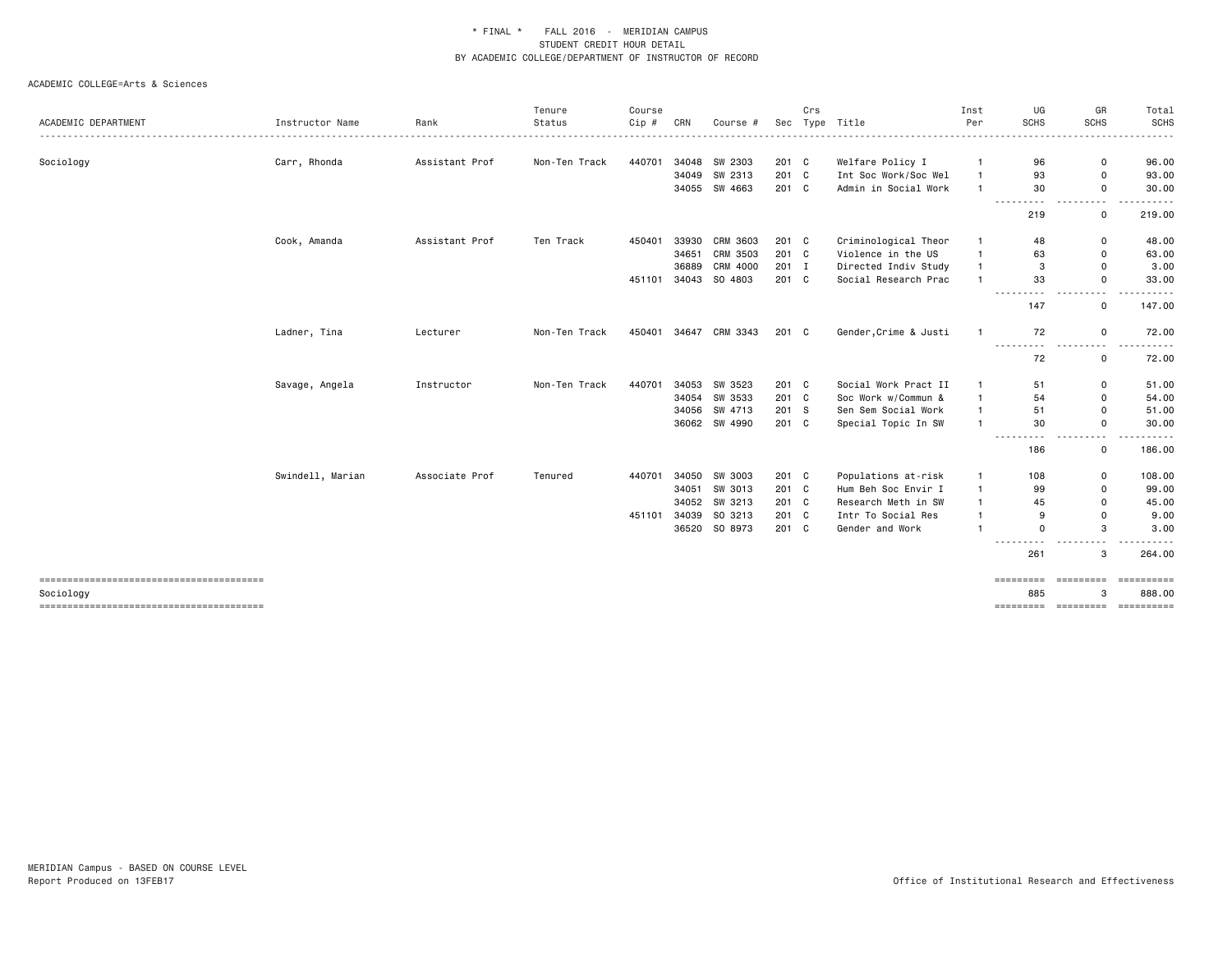| ACADEMIC DEPARTMENT                   | Instructor Name  | Rank           | Tenure<br>Status | Course<br>Cip # | CRN   | Course # |       | Crs | Sec Type Title       | Inst<br>Per | UG<br><b>SCHS</b>   | GR<br><b>SCHS</b> | Total<br><b>SCHS</b> |
|---------------------------------------|------------------|----------------|------------------|-----------------|-------|----------|-------|-----|----------------------|-------------|---------------------|-------------------|----------------------|
| Finance & Economics                   | Spurlin, William | Assistant Prof | Ten Track        | 520801          | 33990 | FIN 3123 | 201 C |     | Financial Management |             | 66<br>.             | 0                 | 66.00                |
|                                       |                  |                |                  |                 |       |          |       |     |                      |             | 66                  | 0                 | 66.00                |
| ------------------------------------- |                  |                |                  |                 |       |          |       |     |                      |             | $=$ = = = = = = = = | =========         | ==========           |
| Finance & Economics                   |                  |                |                  |                 |       |          |       |     |                      |             | 66                  | 0                 | 66.00                |
|                                       |                  |                |                  |                 |       |          |       |     |                      |             | =========           | =========         | ==========           |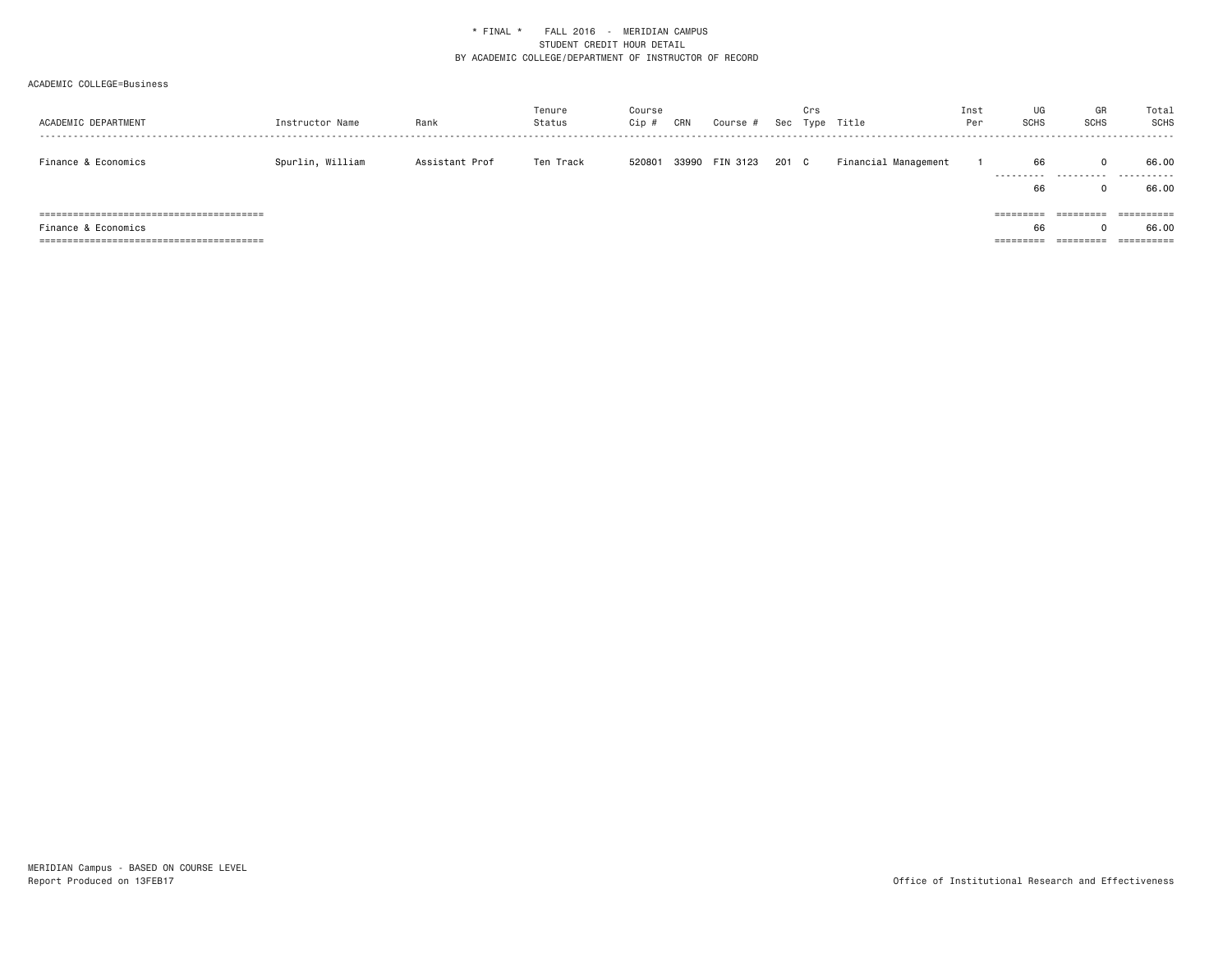|                                  |                    |                | Tenure        | Course  |       |                 |       | Crs  |                        | Inst | UG                                             | GR                          | Total                 |
|----------------------------------|--------------------|----------------|---------------|---------|-------|-----------------|-------|------|------------------------|------|------------------------------------------------|-----------------------------|-----------------------|
| ACADEMIC DEPARTMENT              | Instructor Name    | Rank           | Status        | $Cip$ # | CRN   | Course #        | Sec   | Type | Title                  | Per  | <b>SCHS</b><br>------------------------------- | <b>SCHS</b>                 | <b>SCHS</b><br>.      |
|                                  |                    |                |               |         |       |                 |       |      |                        |      |                                                |                             |                       |
| Management & Information Systems | McNeil, Stacey     | Instructor     | Non-Ten Track | 520701  | 34013 | MGT 3323        | 201 C |      | Entrepreneurship       |      | 36                                             | $\mathbf 0$                 | 36.00                 |
|                                  |                    |                |               | 521003  | 35037 | MGT 3813        | 201 C |      | Organizational Behav   |      | 39                                             | $\mathbf 0$                 | 39.00                 |
|                                  |                    |                |               | 521301  | 34011 | MGT 3114        | 201 C |      | Prin of Mgt & Prod     |      | 84                                             | $\Omega$                    | 84.00                 |
|                                  |                    |                |               |         |       |                 |       |      |                        |      | ---<br>.<br>159                                | $\Omega$                    | 159.00                |
|                                  | Randle, Vikki      | Associate Prof | Tenured       | 520101  | 33911 | <b>BUS 4853</b> | 201 C |      | <b>Business Policy</b> |      | 27                                             | 0                           | 27.00                 |
|                                  |                    |                |               | 521001  | 34014 | MGT 3513        | 201 C |      | Intro Human Res Mgt    |      | 90                                             | $\mathbf 0$                 | 90.00                 |
|                                  |                    |                |               |         |       |                 |       |      |                        |      | 117                                            | $\Omega$                    | 117,00                |
|                                  | Shin, Seungjae     | Professor      | Tenured       | 521201  | 33907 | BIS 3233        | 201 C |      | Management Informati   |      | 93                                             | $\mathbf 0$                 | 93.00                 |
|                                  |                    |                |               | 521403  |       | 34016 MKT 3323  | 201 C |      | International Logist   |      | 36                                             | $\mathbf 0$<br>. <i>.</i> . | 36.00<br>. <u>.</u> . |
|                                  |                    |                |               |         |       |                 |       |      |                        |      | 129                                            | $\Omega$                    | 129.00                |
|                                  | Taylor, Jacqueline | Lecturer       | Non-Ten Track | 520201  |       | 34012 MGT 3213  | 201 C |      | Org Communications     |      | 63                                             | $\mathbf 0$                 | 63.00                 |
|                                  |                    |                |               |         |       |                 |       |      |                        |      | ---------<br>63                                | <sup>0</sup>                | 63.00                 |
|                                  | Young, Carlton     | Associate Prof | Tenured       | 510701  | 33993 | <b>HCA 3313</b> | 201 C |      | Healthcare Systems     |      | 45                                             | $\mathbf 0$                 | 45.00                 |
|                                  |                    |                |               |         | 33994 | HCA 3813        | 201 C |      | Healthcare Regulatio   |      | 36<br>---------                                | $\Omega$                    | 36.00<br>.            |
|                                  |                    |                |               |         |       |                 |       |      |                        |      | 81                                             | $\Omega$                    | 81,00                 |
|                                  |                    |                |               |         |       |                 |       |      |                        |      | =========                                      | <b>ESSESSES</b>             | ==========            |
| Management & Information Systems |                    |                |               |         |       |                 |       |      |                        |      | 549                                            |                             | 549.00                |
|                                  |                    |                |               |         |       |                 |       |      |                        |      | =========                                      | ----------                  | ==========            |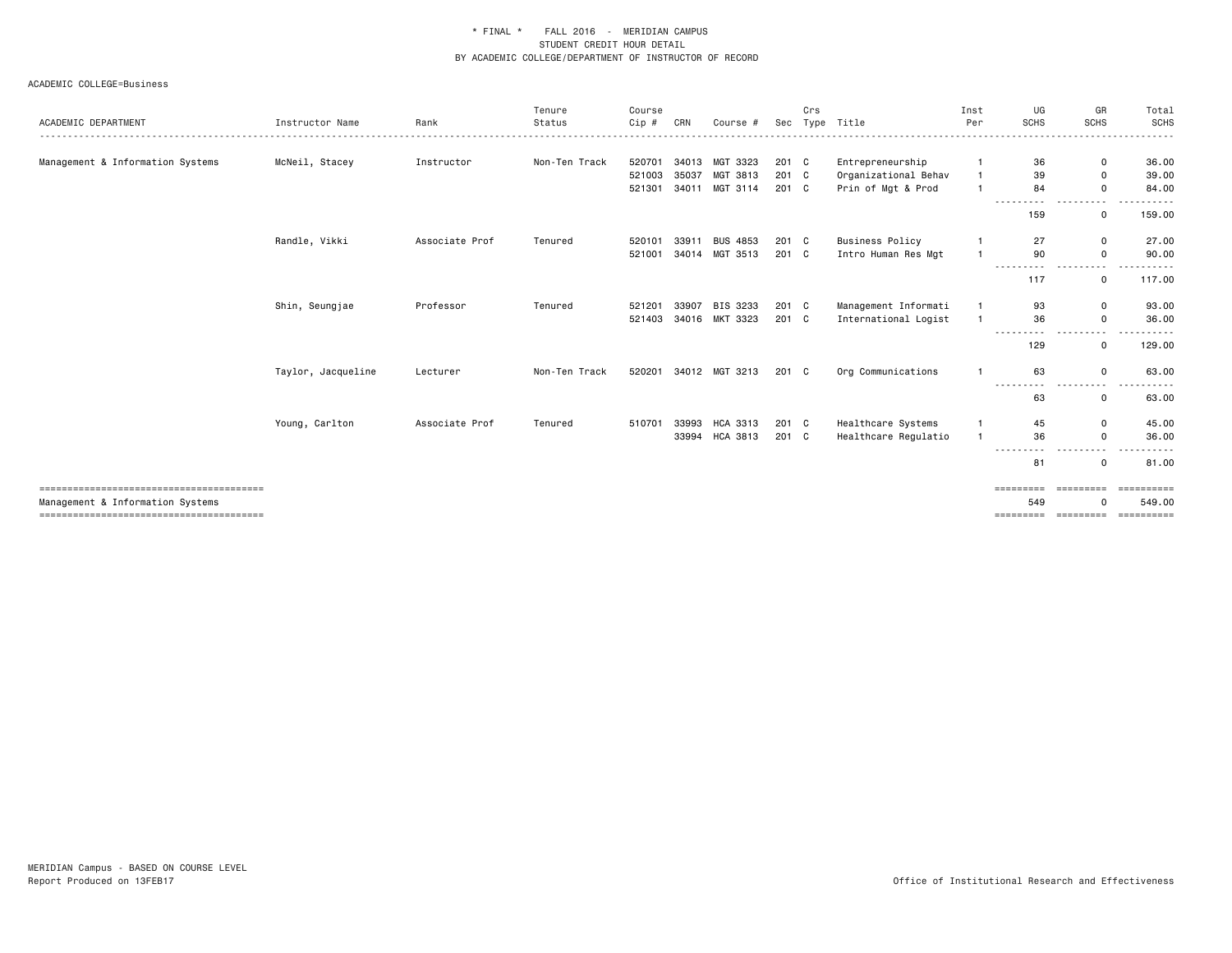| ACADEMIC DEPARTMENT                                    | Instructor Name | Rank           | Tenure<br>Status | Course<br>Cip #  | CRN   | Course #                   |                | Crs | Sec Type Title                           | Inst<br>Per | UG<br>SCHS       | GR<br>SCHS                      | Total<br><b>SCHS</b>     |
|--------------------------------------------------------|-----------------|----------------|------------------|------------------|-------|----------------------------|----------------|-----|------------------------------------------|-------------|------------------|---------------------------------|--------------------------|
| Marketing, Quantitative Analysis & Busin Hill, William |                 | Associate Prof | Tenured          | 510701<br>521401 | 35039 | HCA 4443<br>34017 MKT 4113 | 201 E<br>201 C |     | Healthcare Internshi<br>Personal Selling |             | 45<br>---------- | $^{\circ}$<br>$\mathbf{0}$<br>. | 3.00<br>45.00<br>------- |
|                                                        |                 |                |                  |                  |       |                            |                |     |                                          |             | 48               | $\Omega$                        | 48.00                    |
|                                                        | Qu, Yingge      | Assistant Prof | Ten Track        | 521401           | 34015 | MKT 3013<br>34018 MKT 4123 | 201 C<br>201 C |     | Principles Of Mkt<br>Advertising         |             | 87<br>30         | $\mathbf{0}$<br>$\mathbf{0}$    | 87.00<br>30.00           |
|                                                        |                 |                |                  |                  |       | 34019 MKT 4413             | 201 C          |     | Consumer Behavior                        |             | 21<br>---------- | $\mathbf{0}$<br>.               | 21.00<br>------          |
|                                                        |                 |                |                  |                  |       |                            |                |     |                                          |             | 138              | $\Omega$                        | 138.00                   |
|                                                        |                 |                |                  |                  |       |                            |                |     |                                          |             | =========        | =========                       | ==========               |
| Marketing, Quantitative Analysis & Busin               |                 |                |                  |                  |       |                            |                |     |                                          |             | 186<br>========= | $=$ = = = = = = = =             | 186,00<br>==========     |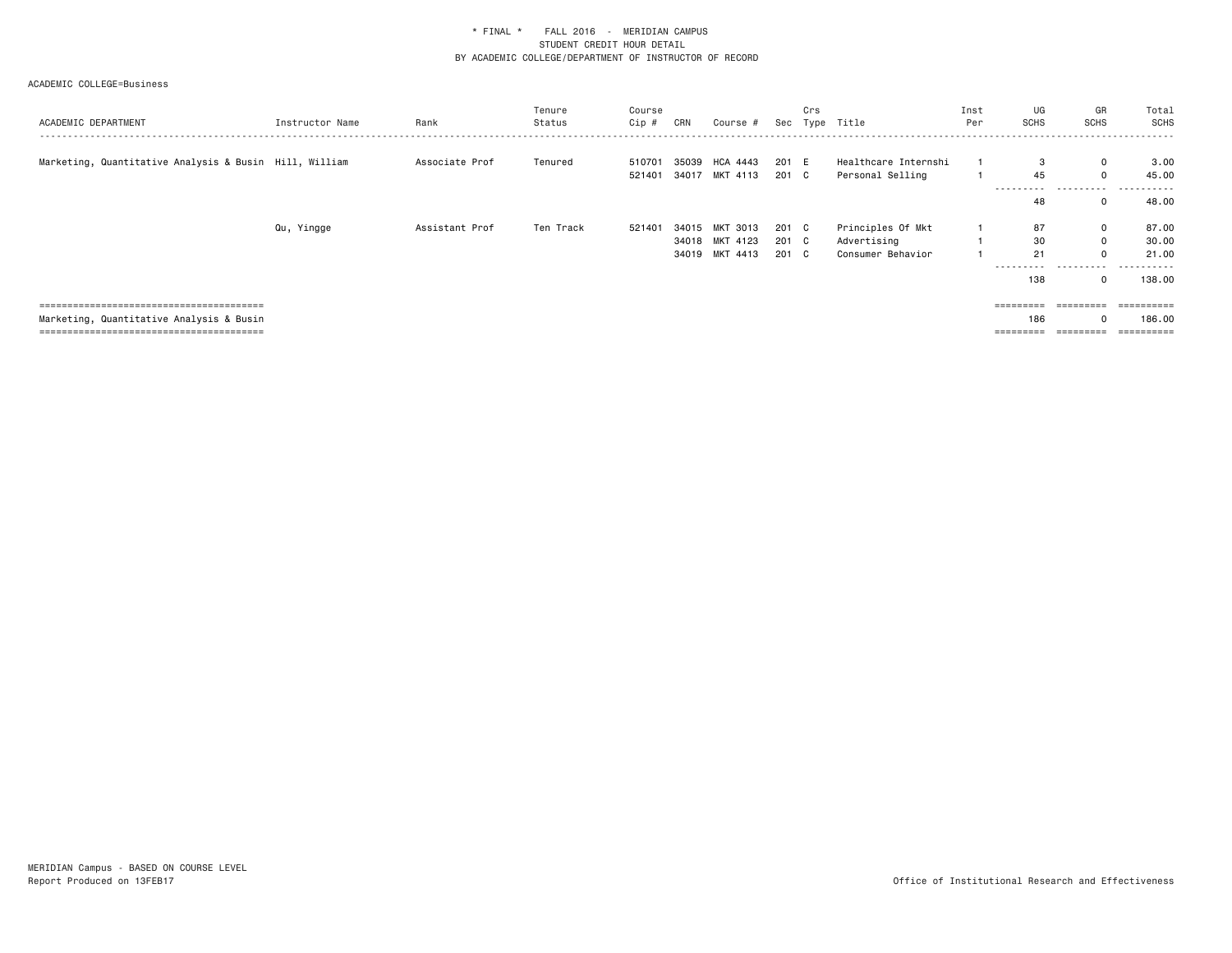| ACADEMIC DEPARTMENT   | Instructor Name | Rank           | Tenure<br>Status | Course<br>Cip #  | CRN   | Course #                                     |                         | Crs | Sec Type Title                               | Inst<br>Per | UG<br>SCHS                         | GR<br>SCHS                                   | Total<br><b>SCHS</b>                    |
|-----------------------|-----------------|----------------|------------------|------------------|-------|----------------------------------------------|-------------------------|-----|----------------------------------------------|-------------|------------------------------------|----------------------------------------------|-----------------------------------------|
| School of Accountancy | Ennis, Kevin    | Associate Prof | Tenured          | 520301<br>521601 | 33901 | ACC 3013<br>33903 ACC 4033<br>33904 ACC 4063 | 201 C<br>201 C<br>201 C |     | Cost Accounting<br>Auditing<br>Income Tax II |             | 45<br>15<br>21<br>.                | $\mathbf 0$<br>$\mathbf{0}$<br>$\Omega$<br>. | 45.00<br>15.00<br>21.00<br>. <u>.</u> . |
|                       | Faello, Joseph  | Assistant Prof | Ten Track        | 520301           | 33900 | ACC 3003<br>33902 ACC 3023                   | 201 C<br>201 C          |     | Acct Systems I<br>Intermediate Acc I         |             | 81<br>12<br>27<br>----------<br>39 | $\mathbf{0}$<br>$\Omega$<br>.                | 81.00<br>12.00<br>27.00<br>.<br>39.00   |
| School of Accountancy |                 |                |                  |                  |       |                                              |                         |     |                                              |             | =========<br>120<br>=========      | $=$ = = = = = = = =<br>=========             | 120.00<br>==========                    |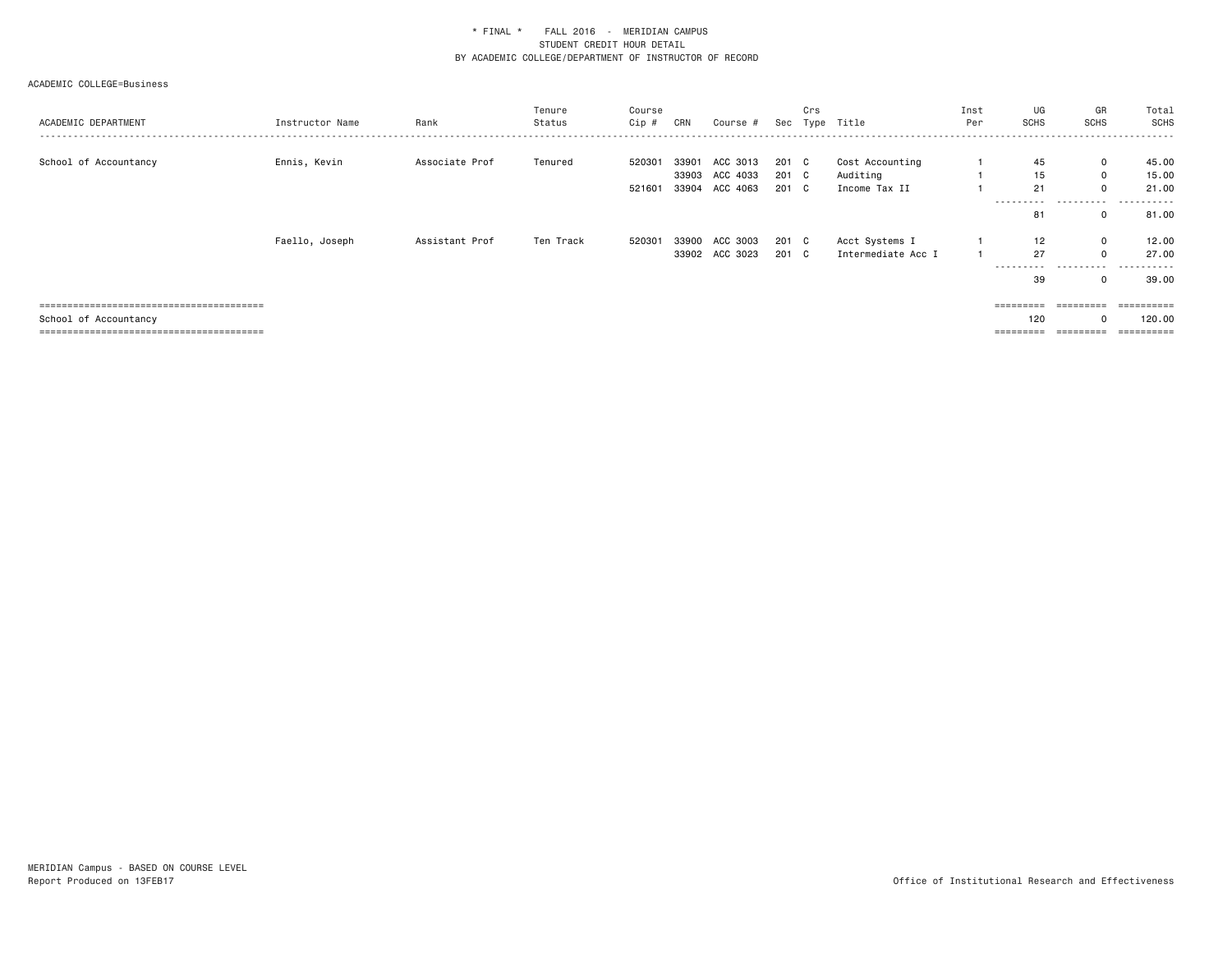|                                                                                   |                   |                | Tenure        | Course |              |                       |       | Crs |                      | Inst           | UG              | GR          | Total                                   |
|-----------------------------------------------------------------------------------|-------------------|----------------|---------------|--------|--------------|-----------------------|-------|-----|----------------------|----------------|-----------------|-------------|-----------------------------------------|
| ACADEMIC DEPARTMENT                                                               | Instructor Name   | Rank           | Status        | Cip #  | CRN          | Course #              |       |     | Sec Type Title       | Per            | <b>SCHS</b>     | <b>SCHS</b> | <b>SCHS</b><br>$- - - - -$              |
| Counseling, Educational Psychology, and                                           | Hall, Kimberly    | Associate Prof | Tenured       | 130603 | 33988        | EPY 6214              | 201 C |     | Ed & Psy Statistics  | -1             | 0               | 32          | 32.00                                   |
|                                                                                   |                   |                |               | 130604 | 35155        | EPY 8473              | 201 C |     | Mid Level Assessment | $\overline{1}$ | $\Omega$        | 15          | 15.00                                   |
|                                                                                   |                   |                |               | 131101 | 36541        | COE 8740              | 201 E |     | Acad Yr Field ExpII- | 0.5            | $\Omega$        | 3           | 3.00                                    |
|                                                                                   |                   |                |               | 422803 | 33922        | COE 8053              | 202 E |     | Practicum            | 0.5            | <sup>0</sup>    | 1.5         | 1.50                                    |
|                                                                                   |                   |                |               |        | 35911        | COE 7000              | 201 I |     | Directed Indiv Study |                | U               | 3           | 3.00                                    |
|                                                                                   |                   |                |               |        | 36880        | COE 8053              | 204 E |     | Practicum            |                | $\Omega$<br>.   | 9           | 9.00                                    |
|                                                                                   |                   |                |               |        |              |                       |       |     |                      |                | 0               | 63.5        | 63.50                                   |
|                                                                                   | McDonald, Richard | Lecturer       | Non-Ten Track |        |              | 130604 33986 EPY 3253 | 201 C |     | Evaluating Learning  |                | 27<br>--------- | 0<br>.      | 27.00                                   |
|                                                                                   |                   |                |               |        |              |                       |       |     |                      |                | 27              | 0           | 27.00                                   |
|                                                                                   | Sullivan, Jayme   | Lecturer       | Non-Ten Track | 131101 | 36541        | COE 8740              | 201 E |     | Acad Yr Field ExpII- | 0.5            | $\Omega$        | 3           | 3.00                                    |
|                                                                                   |                   |                |               | 422803 | 33922        | COE 8053              | 202 E |     | Practicum            | 0.5            | $\Omega$        | 1.5         | 1.50                                    |
|                                                                                   |                   |                |               |        |              |                       |       |     |                      |                | .<br>$\Omega$   | 4.5         | $\frac{1}{2}$<br>4.50                   |
|                                                                                   | Walton, Amanda    | Lecturer       | Non-Ten Track | 130101 | 33985        | EPY 3143              | 201 C |     | Human Develop And Le |                | 27              | 0           | 27.00                                   |
|                                                                                   |                   |                |               |        |              |                       |       |     |                      |                | ---------<br>27 | .<br>0      | -----<br>27.00                          |
|                                                                                   | Wilcher, Lori     | Lecturer       | Non-Ten Track | 131101 | 35111        | COE 8903              | 201 C |     | School Couns Service | 1              | $\Omega$        | 51          | 51.00                                   |
|                                                                                   |                   |                |               | 422803 | 33920        | COE 8023              | 201 C |     | Counseling Theory    | $\overline{1}$ | 0<br>---------  | 48<br>- - - | 48.00<br>$- - - - -$                    |
|                                                                                   |                   |                |               |        |              |                       |       |     |                      |                | $\Omega$        | 99          | 99.00                                   |
|                                                                                   | Wozny, Darren     | Professor      | Tenured       | 422803 | 33923        | COE 8063              | 201 C |     | Res Tech For Counsel |                | 0               | 39          | 39.00                                   |
|                                                                                   |                   |                |               |        | 511505 33925 | COE 8303              | 201 C |     | Family Couns Theory  | $\overline{1}$ | 0               | 57          | 57.00                                   |
|                                                                                   |                   |                |               |        |              |                       |       |     |                      |                | .<br>0          | 96          | $\cdots$<br>96.00                       |
|                                                                                   |                   |                |               |        |              |                       |       |     |                      |                | =========       | ----------  | EEEEEEEE                                |
| Counseling, Educational Psychology, and<br>-------------------------------------- |                   |                |               |        |              |                       |       |     |                      |                | 54              | 263         | 317.00<br>========= ========= ========= |
|                                                                                   |                   |                |               |        |              |                       |       |     |                      |                |                 |             |                                         |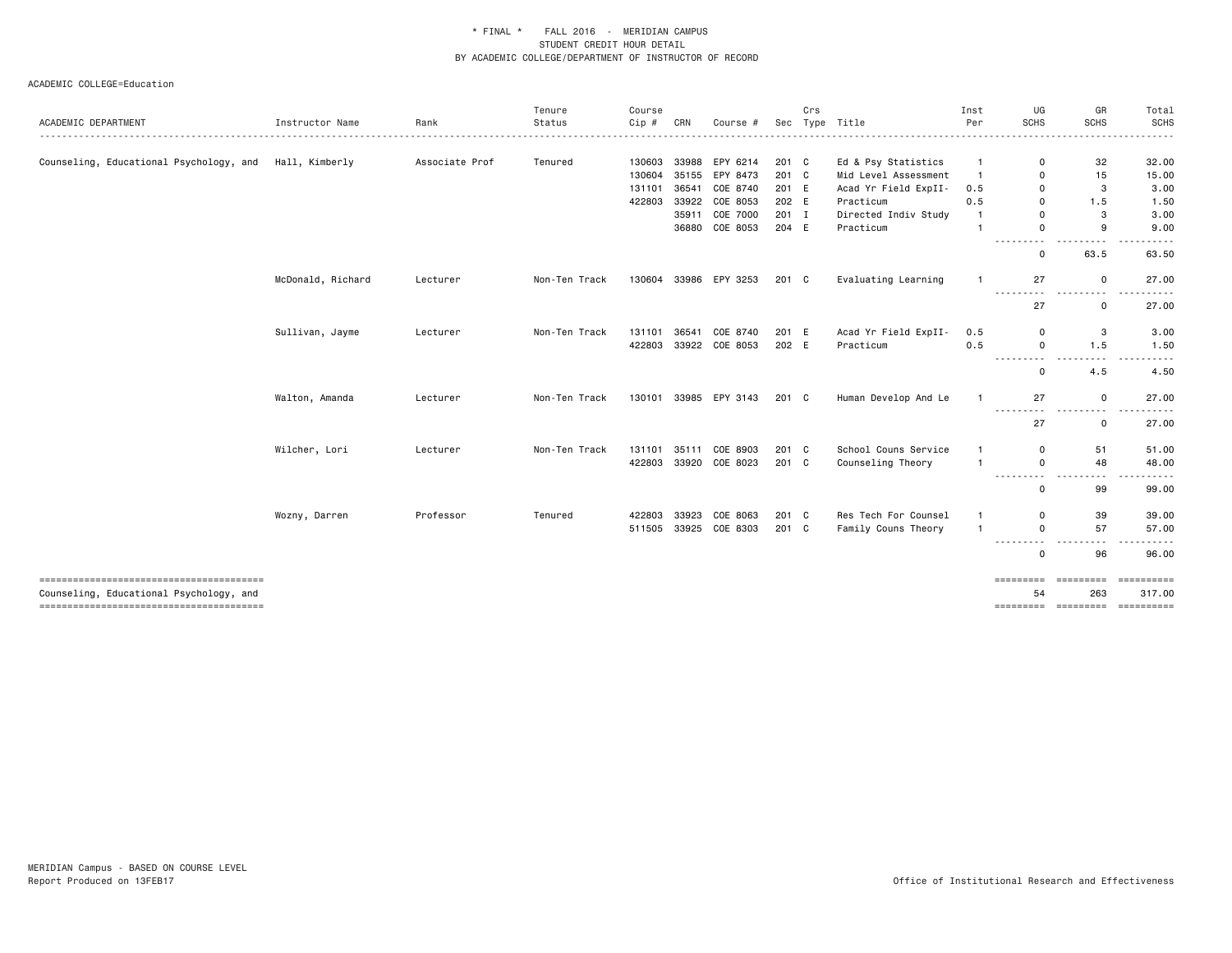| ACADEMIC DEPARTMENT                                      | Instructor Name  | Rank                | Tenure<br>Status | Course<br>Cip # | CRN            | Course #             |                | Crs          | Sec Type Title                               | Inst<br>Per                      | UG<br><b>SCHS</b>                     | GR<br><b>SCHS</b> | Total<br>SCHS      |
|----------------------------------------------------------|------------------|---------------------|------------------|-----------------|----------------|----------------------|----------------|--------------|----------------------------------------------|----------------------------------|---------------------------------------|-------------------|--------------------|
| Curriculum, Instruction & Special Educat Davidson, Sandy |                  | Lecturer            | Non-Ten Track    | 131202 33937    |                | EDE 3343             | 201 C          |              | Teach Adoles Lit                             | -1                               | 27                                    | 0                 | 27.00              |
|                                                          |                  |                     |                  |                 |                |                      |                |              |                                              |                                  | .<br>27                               | $\Omega$          | $- - - -$<br>27.00 |
|                                                          | Feasel, Mandy    | Non-Employee        | Not Applicable   | 131305 33956    |                | EDS 4673             | 201 C          |              | Method Teach Lang Ar                         | $\mathbf{1}$                     | 15                                    | $\Omega$          | 15.00              |
|                                                          |                  |                     |                  |                 |                |                      |                |              |                                              |                                  | .<br>- - -<br>15                      | 0                 | المستمد<br>15.00   |
|                                                          | Hanna, Tania     | Clinical Assist Pro | Non-Ten Track    | 131305          | 34036          | RDG 4133             | 201 C          |              | Integrat Lang Art In                         | -1                               | 39                                    | $\Omega$          | 39.00              |
|                                                          |                  |                     |                  | 131315          | 34032          | RDG 3113             | 201            | C            | Early Literacy Instr                         | $\overline{1}$                   | 54                                    | 0                 | 54.00              |
|                                                          |                  |                     |                  |                 | 34033          | RDG 3123             | 201            | $\mathbf{C}$ | Early Lit Instruct I                         | $\overline{1}$                   | 54                                    | $\Omega$          | 54.00              |
|                                                          |                  |                     |                  | 131316 33939    |                | EDE 4113             | 201 C          |              | Teach Elem/Mid Level                         | $\overline{1}$                   | 39                                    | 0                 | 39.00<br>د د د د د |
|                                                          |                  |                     |                  |                 |                |                      |                |              |                                              |                                  | 186                                   | 0                 | 186.00             |
|                                                          | Leffler, Jeffrey | Instructor          | Ten Track        | 131202          | 33935          | EDE 3123             | 201            | C            | Early Childhood Ed                           | $\mathbf{1}$                     | 51                                    | 0                 | 51.00              |
|                                                          |                  |                     |                  |                 | 35334          | EDE 3443             | 201            | C            | Creat Arts Elem /Mid                         | $\overline{1}$                   | 39                                    | $\Omega$          | 39.00              |
|                                                          |                  |                     |                  | 131318 33941    |                | EDE 4143             | 201 C          |              | Teach Elem/Mid Lvl S                         | $\overline{1}$                   | 39                                    | 0                 | 39.00              |
|                                                          |                  |                     |                  |                 |                |                      |                |              |                                              |                                  | 129                                   | 0                 | 129.00             |
|                                                          | May, Susan       | Instructor          | Non-Ten Track    | 130101          | 33950          | EDF 4243             | 201            | C            | Plan for Diverse Lea                         | $\mathbf{1}$                     | 18                                    | $\mathbf 0$       | 18.00              |
|                                                          |                  |                     |                  | 130901          | 33947          | EDF 3333             | 201            | $\mathbf{C}$ | Social Foundation Ed                         | $\overline{1}$                   | 57                                    | $\mathbf 0$       | 57.00              |
|                                                          |                  |                     |                  | 131311          | 33940          | EDE 4123             | 201 C          |              | Teach Elem/Mid Level                         | $\overline{1}$                   | 42                                    | 0                 | 42.00<br>د د د د د |
|                                                          |                  |                     |                  |                 |                |                      |                |              |                                              |                                  | 117                                   | 0                 | 117.00             |
|                                                          | Ratliff, Lindon  | Associate Prof      | Tenured          | 131001          | 33961          | EDS 8896             | 201 H          |              | Dimensions of Learni                         | $\overline{1}$                   | $\mathbf 0$                           | 6                 | 6.00               |
|                                                          |                  |                     |                  |                 | 35157          | EDS 8886             | 201            | H            | Dimensions of Learni                         | $\overline{1}$                   | $\mathbf 0$                           | 6                 | 6.00               |
|                                                          |                  |                     |                  |                 | 36474          | EDS 8893             | 201 H          |              | Secondary Internship                         | $\overline{1}$                   | $\mathbf 0$                           | 3                 | 3.00               |
|                                                          |                  |                     |                  | 131203          | 35156          | EDS 8243             | 201 C          |              | Adv. Plan Manage Lea                         | $\overline{1}$                   | $\mathbf 0$                           | 9                 | 9.00               |
|                                                          |                  |                     |                  | 131205          | 33954          | EDS 3411             | 201 E          |              | Prac In Secondary Ed                         | $\overline{1}$                   | $\overline{4}$                        | $\mathbf 0$       | 4.00               |
|                                                          |                  |                     |                  |                 | 33957          | EDS 4873             | 201 C          |              | Managing Secondary C                         | $\overline{1}$<br>$\overline{1}$ | 15                                    | 0<br>3            | 15.00              |
|                                                          |                  |                     |                  |                 | 35944<br>36775 | EDS 7000<br>EDS 7000 | 201 I<br>202 I |              | Directed Indiv Study<br>Directed Indiv Study | $\overline{1}$                   | 0<br>$\mathsf 0$                      | 3                 | 3.00<br>3.00       |
|                                                          |                  |                     |                  | 131318 33955    |                | EDS 4643             | 201 C          |              | Method Teach Soc Stu                         | $\mathbf{1}$                     | 12                                    | 0                 | 12.00              |
|                                                          |                  |                     |                  |                 |                |                      |                |              |                                              |                                  | .<br>- - -<br>31                      | 30                | $\sim$<br>61.00    |
|                                                          | Rigdon, Laurel   | Lecturer            | Non-Ten Track    | 422814          | 33962          | EDX 3203             | 201 C          |              | Intro To Learn Disab                         | $\mathbf{1}$                     | 42                                    | 0                 | 42.00              |
|                                                          |                  |                     |                  |                 | 33963          | EDX 3213             | 201            | $\mathbf{C}$ | Indiv Inst Except Ch                         | $\overline{1}$                   | 66<br>$  -$                           | 0                 | 66.00<br>.         |
|                                                          |                  |                     |                  |                 |                |                      |                |              |                                              |                                  | 108                                   | 0                 | 108.00             |
|                                                          | Shea, Donna      | Non-Faculty         | Not Applicable   | 131001          | 33966          | EDX 4886             | 201 F          |              | Teach Internship in                          | $\overline{1}$                   | 18                                    | 0                 | 18.00              |
|                                                          |                  |                     |                  |                 | 33967          | EDX 4896             | 201 F          |              | Teach Internship in                          | $\overline{1}$                   | 18                                    | 0                 | 18.00              |
|                                                          |                  |                     |                  | 131202          | 33943          | EDE 4886             | 201            | E            | Elem.Mid Lvl Interns                         | $\overline{1}$                   | 30                                    | 0                 | 30.00              |
|                                                          |                  |                     |                  |                 | 33944          | EDE 4896             | 201 E          |              | Elem/Mid Levl Intern                         | $\overline{1}$                   | 30                                    | 0                 | 30.00              |
|                                                          |                  |                     |                  | 131205 33958    |                | EDS 4886             | 201 F          |              | Teach Intern in Sec                          | $\overline{1}$                   | 30                                    | 0                 | 30.00              |
|                                                          |                  |                     |                  |                 | 33959          | EDS 4896             | 201 F          |              | Teach Intern in Sec                          | $\overline{1}$                   | 30<br>$\sim$ $\sim$ $\sim$<br>$- - -$ | 0                 | 30.00              |
|                                                          |                  |                     |                  |                 |                |                      |                |              |                                              |                                  | 156                                   | $\Omega$          | 156.00             |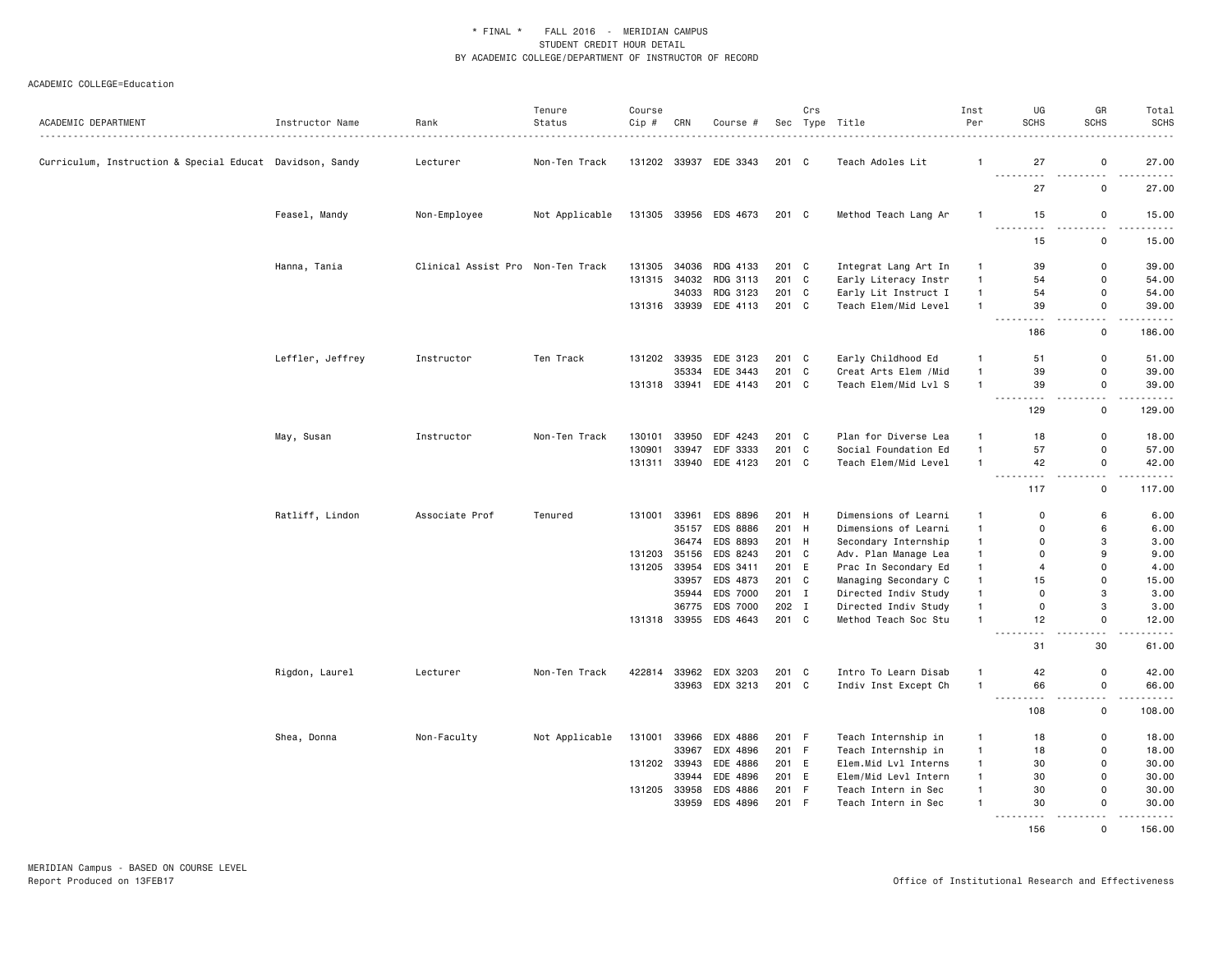| ACADEMIC DEPARTMENT                                      | Instructor Name | Rank       | Tenure<br>Status | Course<br>$Cip$ # | CRN   | Course # |       | Crs      | Sec Type Title       | Inst<br>Per | UG<br><b>SCHS</b> | GR<br><b>SCHS</b>      | Total<br>SCHS |
|----------------------------------------------------------|-----------------|------------|------------------|-------------------|-------|----------|-------|----------|----------------------|-------------|-------------------|------------------------|---------------|
|                                                          |                 |            |                  |                   |       |          |       |          |                      |             |                   |                        |               |
| Curriculum, Instruction & Special Educat Sumrall, Brandi |                 | Instructor | Non-Ten Track    | 131001            | 33965 | EDX 4873 | 201   | <b>S</b> | Prof Sem In Sp Ed    |             |                   |                        | 9.00          |
|                                                          |                 |            |                  |                   | 35104 | EDX 4103 | 201 C |          | Intro to Intell/Dev  |             | 33                | 0                      | 33.00         |
|                                                          |                 |            |                  | 422814            | 33964 | EDX 3223 | 201 C |          | Intro to Emtnl/Behav |             | 36                |                        | 36.00         |
|                                                          |                 |            |                  |                   | 35106 | EDX 3233 | 201 C |          | Contingency Manageme |             | 45                |                        | 45.00         |
|                                                          |                 |            |                  |                   |       |          |       |          |                      |             | ---------         | .                      | .             |
|                                                          |                 |            |                  |                   |       |          |       |          |                      |             | 123               |                        | 123.00        |
|                                                          |                 |            |                  |                   |       |          |       |          |                      |             |                   |                        |               |
|                                                          |                 |            |                  |                   |       |          |       |          |                      |             | =========         | $=$ = = = = = = = =    | ==========    |
| Curriculum, Instruction & Special Educat                 |                 |            |                  |                   |       |          |       |          |                      |             | 892               | 30                     | 922.00        |
|                                                          |                 |            |                  |                   |       |          |       |          |                      |             | ---------         | ---------<br>--------- | ==========    |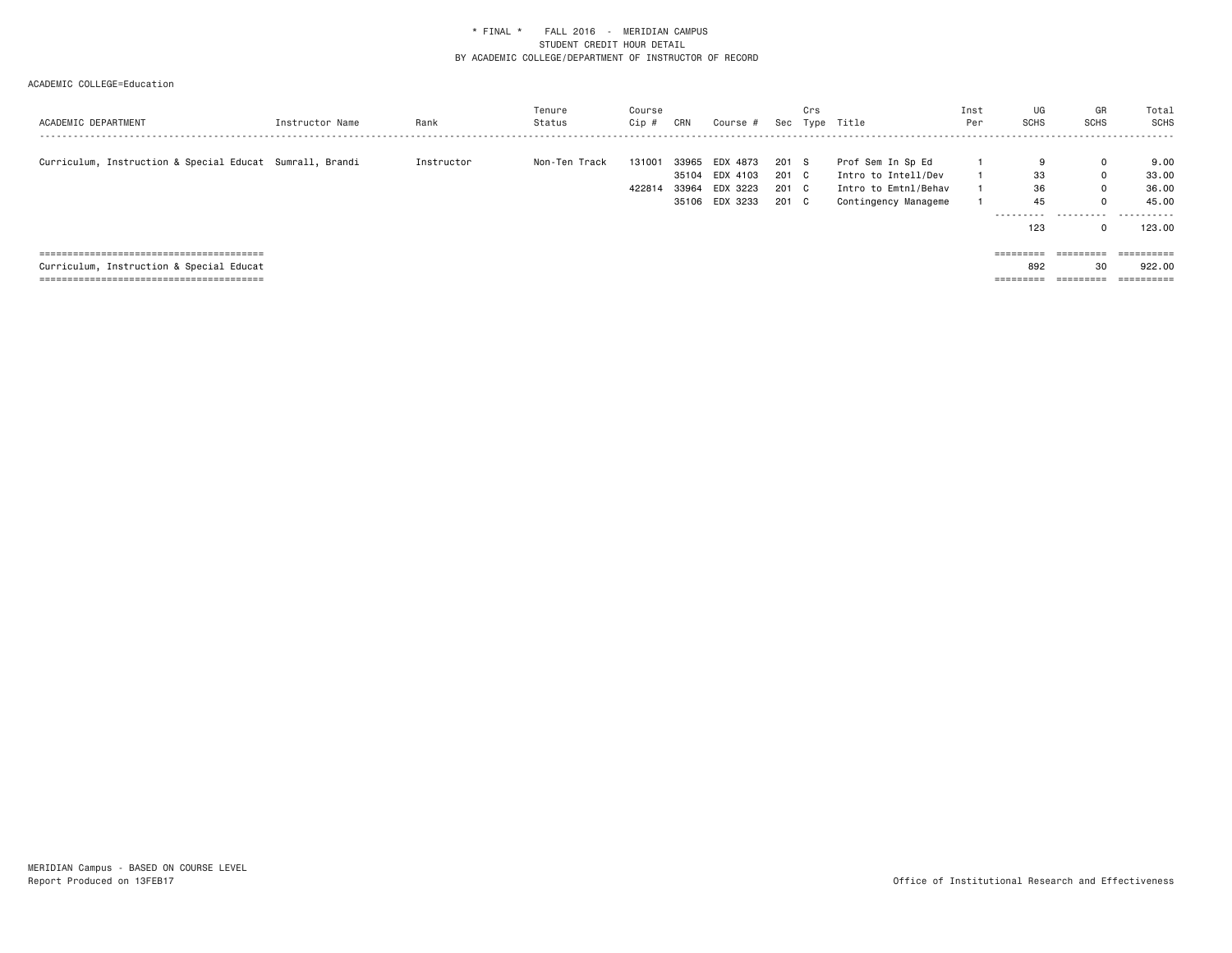|                        |                   |                | Tenure        | Course |       |                       |         | Crs |                      | Inst | UG                       | GR              | Total                 |
|------------------------|-------------------|----------------|---------------|--------|-------|-----------------------|---------|-----|----------------------|------|--------------------------|-----------------|-----------------------|
| ACADEMIC DEPARTMENT    | Instructor Name   | Rank           | Status        | Cip #  | CRN   | Course #              | Sec     |     | Type Title           | Per  | <b>SCHS</b>              | <b>SCHS</b>     | SCHS                  |
| Educational Leadership | Carter, Tashana   | Lecturer       | Non-Ten Track |        |       | 231302 33948 EDF 3413 | 201 C   |     | Writing For Thinking |      | 54                       | $\mathbf 0$     | 54.00                 |
|                        |                   |                |               |        |       |                       |         |     |                      |      | ----<br>54               | 0               | 54.00                 |
|                        | Fincher, Mark     | Assistant Prof | Ten Track     | 130407 | 33913 | CCL 8173              | 201 C   |     | Comm College Teachin |      | $\Omega$                 | 33              | 33.00                 |
|                        |                   |                |               |        | 36587 | CCL 7000              | $201$ I |     | Directed Individual  |      | $\Omega$                 |                 | 1.00                  |
|                        |                   |                |               | 130601 | 33951 | EDF 8363              | 201 C   |     | Func & Met Res In Ed |      | ---------                | 21              | 21.00<br>. <b>.</b> . |
|                        |                   |                |               |        |       |                       |         |     |                      |      | 0                        | 55              | 55.00                 |
|                        | Pickering, Pamela | Lecturer       | Non-Ten Track |        |       | 131202 33942 EDE 4883 | 201 C   |     | Manag Elem/Mid Lvl C |      | 15                       | 0               | 15.00                 |
|                        |                   |                |               |        |       |                       |         |     |                      |      | ---------<br>15          | ----------<br>0 | 15.00                 |
|                        | Wallin, Patsy     | Assistant Prof | Ten Track     | 130401 | 33952 | EDL 8513              | 201 H   |     | Leadership Intern I  |      | $\Omega$                 | 30              | 30.00                 |
|                        |                   |                |               |        | 33953 | EDL 8523              | 201 C   |     | Educ-Diverse Learner |      | $\Omega$                 | 33              | 33.00                 |
|                        |                   |                |               |        |       | 131202 33949 EDF 3423 | 201 C   |     | Exploring Diversity  |      | 57                       | $\Omega$        | 57.00                 |
|                        |                   |                |               |        |       |                       |         |     |                      |      | --------- <i>-</i><br>57 | 63              | .<br>120.00           |
|                        |                   |                |               |        |       |                       |         |     |                      |      |                          | =========       | ==========            |
| Educational Leadership |                   |                |               |        |       |                       |         |     |                      |      | 126                      | 118             | 244.00                |
|                        |                   |                |               |        |       |                       |         |     |                      |      | =========                | ----------      | ==========            |